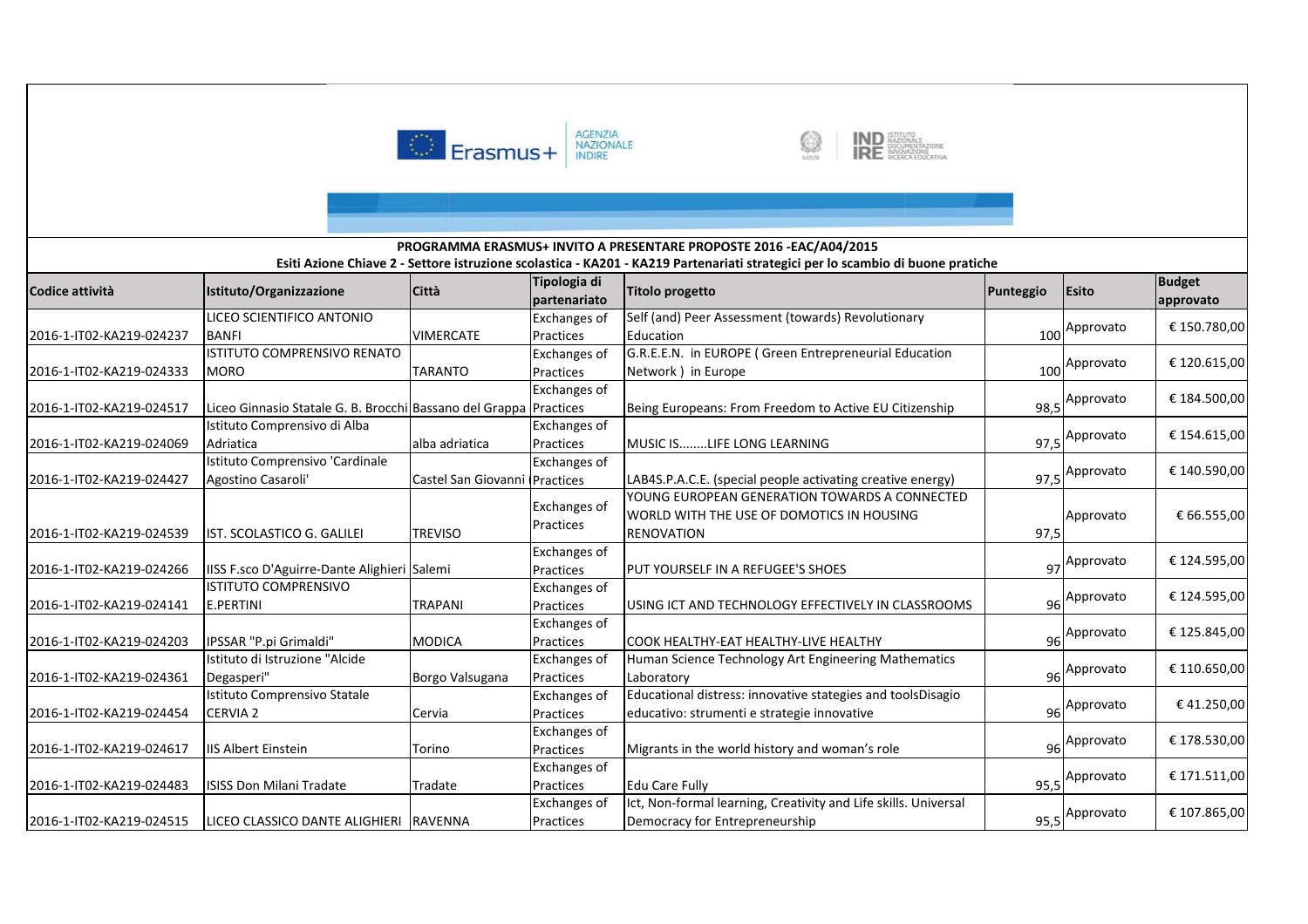



#### **Codice attività Istituto/Organizzazione Città Tipologia di partenariato Titolo progetto Punteggio Esito Budget approvato Esiti Azione Chiave 2 - Settore istruzione scolastica - KA201 - KA219 Partenariati strategici per lo scambio di buone pratiche PROGRAMMA ERASMUS+ INVITO A PRESENTARE PROPOSTE 2016 -EAC/A04/2015**2016-1-IT02-KA201-024447I.S.I.S.-ISTITUTO STATALE I.S.I.S.-ISTITUTO STATALE<br>ISTRUZIONE SUPERIORE "LUIGI DE' Ottaviano (NA) Practices INTEGRATIVE PATHWAYS FOR STUDENTS WITH SOCIAL, EDUCATIONAL ANDMOTIVATIONAL NEEDS $\begin{array}{|c|c|c|c|}\n \hline\n \text{S} & \text{95} \text{Approx} & \text{£ } 149.335,00 \\
 \hline\n \end{array}$ 2016-1-IT02-KA219-024192ISTITUTO COMPRENSIVO DI PALENA - TORRICELLA PELIGNA Palena Exchanges of PracticesNO TO DISCRIMINATION AND SOCIAL EXCLUSION  $\mathsf{q}_5$ Approvato  $\mathsf{q}_5$  £ 121.280,00 2016-1-IT02-KA219-024354 | I.C. MONTEMURRO Exchanges of **GRAVINA IN PUGLIA Practices**  Genius And Mission in Education $_{95}$  Approvato  $\Big|$  € 140.955,00 2016-1-IT02-KA219-024443Istituto Professionale di Stato Giuseppe Ravizza Novara Exchanges of PracticesGeocaching In and Out the Classroom - Minds on the Move 95 Approvato  $\Big|$  € 160.700,00 2016-1-IT02-KA219-024461 Liceo Scientifico "Galileo Galilei" Potenza Exchanges of PracticesPeople On the Move : Turning Changes into Chances  $\frac{1}{95}$ Approvato | € 96.100,00 2016-1-IT02-KA219-024618Istituto Comprensivo Martin Luther King Castelcovati Exchanges of Practices MANUAL SKILLS IN 3.0 WEB AGEE 95 95 Approvato  $\Big|$  € 112.435,00 2016-1-IT02-KA219-024691ISTITUTO D'ISTRUZIONE SUPERIORE "G.MAZZINI" VITTORIAExchanges of PracticesNO STEREOTYPES FOR EQUITY AND INCLUSION FOR THE SAMPLE STATES AND STRIKE STATES AND STRIKE STATES AND STRIKE S Approvato € 124.595,00 2016-1-IT02-KA219-024165 IIS" Vincenzo Cardarelli" Tarquinia Tarquinia Exchanges of Practices Exchanges of Enhancing Literacy basIc skills and fighting dropOut with crosscurricular Theatrical experiential learning  $\begin{array}{c|c} \text{gap} \\ \text{gap} \end{array}$  = \$162.285,00 2016-1-IT02-KA219-024692Istituto Comprensivo Isola d'Oro - Orte (VT) Orte (VT) PracticesRiSE - Rights, Students, Europe. **Example 20 and Students** 94 Approvato € 161.465,00 2016-1-IT02-KA219-024116ISTITUTO OMNICOMPRENSIVO LEONARDO DA VINCI ACQUAPENDENTE Exchanges of PracticesTHE PLANET IS OUR HOME: LET'S JOIN NOT TO WASTE IT! 93,5 Approvato € 170.100,00 2016-1-IT02-KA219-024220LICEO GINNASIO STATALE " M. BURATTI " VITERBO Exchanges of Practices Exchanges of PersOnalized teaChing: the Key to success in EducaTion - Toolss and  $\frac{93,5}{2}$ 93,5 Approvato  $\Big|$  € 177.785,00 2016-1-IT02-KA219-024291 | I.C. 4° C.D.Bregante - S.M.Volta | Monopoli Practices Other, Alike, The Samee 93 93 Approvato <sup>2</sup>€ 134.240,00 2016-1-IT02-KA219-024518 LiceoMajorana DESIOExchanges of PracticesEffects of Human Activities on Natural Disasters 92,5 Approvato  $\Big|$  € 221.365,00 2016-1-IT02-KA219-024217Liceo Scientifico Statale "Sandro Pertini" Ladispoli Exchanges of PracticesFemale and Racial Equality Ever 92 Approvato <sup>2</sup>€ 136.925,00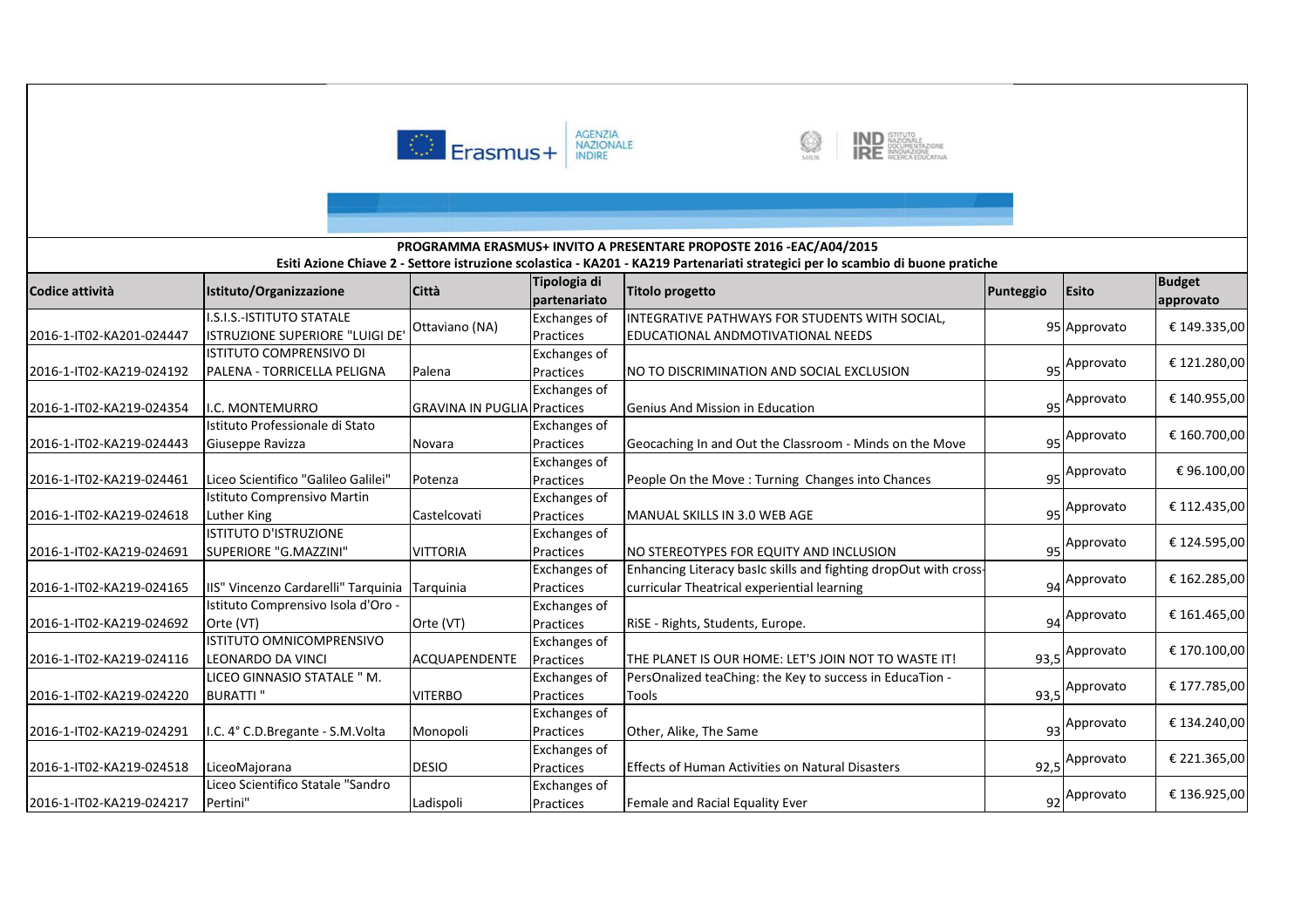



#### **Codice attività Istituto/Organizzazione Città Tipologia di partenariato Titolo progetto Punteggio Esito Budget approvato Esiti Azione Chiave 2 - Settore istruzione scolastica - KA201 - KA219 Partenariati strategici per lo scambio di buone pratiche PROGRAMMA ERASMUS+ INVITO A PRESENTARE PROPOSTE 2016 -EAC/A04/2015**2016-1-IT02-KA219-024226 I.I.S.S. Archimede TARANTOExchanges of Practices Seas, Tourism, Environment, Protection and Sustainability <sup>92</sup> Approvato € 94.910,00 2016-1-IT02-KA219-024289Istituto Istruzione Superiore Leonardo da Vinci CARATE BRIANZAExchanges of **Practices**  Salus per acceptionem <sup>92</sup> Approvato € 121.675,00 2016-1-IT02-KA219-024689 Collegio Rotondi Gorla Minore Exchanges of Practices Innovative Generation $_{92}$  Approvato  $\Big|$  € 122.120,00 2016-1-IT02-KA219-024119Liceo Classico Statale "Jacopo Sannazaro" Napoli Exchanges of Practices Exchanges of Non limiti, ma frontiere: i movimenti migratori dal passato ai giorni nostrii 91  $\begin{array}{|c|c|c|}\n\hline\n91\n\end{array}$ Approvato  $\begin{array}{|c|c|c|}\n\hline\n6142.170,00\n\end{array}$ 2016-1-IT02-KA219-024650 Istituto Comprensivo L.Sinisgalli POTENZAPracticesThink... act....and make a better world.  $91$ Approvato  $\left| \right.$  € 192.365,00 2016-1-IT02-KA219-024655ISTITUTO COMPRENSIVO "G. MAZZINI"- CASTELFIDARDO (AN) CASTELFIDARDOExchanges of Practices LET'S TUNE IN TO EUROPEE 91  $_{91}$  Approvato  $\left| \begin{array}{c} 6 \\ 151.745,00 \end{array} \right|$ 2016-1-IT02-KA219-024243Istituto di Istruzione Superiore "Eugenio Bona" **Biella** Exchanges of PracticesConsumer Awareness for Students in Europe Fig. 1886. [18] PO.5 Approvato € 112.515,00 2016-1-IT02-KA219-024133 ICS Maredolce PalermoExchanges of Practices Antiquité, Recherche, Sauvegardee 90 90 Approvato  $\Big|$  € 131.265,00 2016-1-IT02-KA219-024508LICEO CLASSICO STATALE ARNALDO BRESCIA Exchanges of Practices ACT: Actualizing Classic Teaching8 90  $\begin{array}{c|c}\n\hline\n90\n\end{array}$  Approvato  $\begin{array}{c}\n\hline\n\end{array}$   $\in$  84.325,00 2016-1-IT02-KA219-024218Istituto Omnicomprensivo di Istruzione Superiore di Montenero | Montenero di Bisacq Practices Exchanges of Exchanges of NO EARLY SCHOOL LEAVING BY SPORTS, MUSICAL, THEATRICAL and ARTISTIC ACTIVITIES. **89,5**  Approvato € 126.895,00 2016-1-IT02-KA219-024636Scuola Infanzia Arcobaleno Unione Terre d'Argine (MO) Practices Exchanges of What's up in education: new models for future pre-school servicess and  $\frac{89,5}{2}$  $89,5$  Approvato  $\Big|$  € 123.340,00 2016-1-IT02-KA219-024682 Fondazione Bonifacio VIII Anagni Practices Exchanges of Open, innovative and inclusive education: maths, science and literacy in the digital eraa 89,5  $89.5$  Approvato  $\leftarrow$  £ 53.875,00 2016-1-IT02-KA219-024063Istituto Comprensivo Paolo Soprani CastelfidardoPractices Exchanges of A Sustainable Future: from the Ideal City to the Sustainable **City** y 89  $\begin{array}{|c|c|c|}\n\hline\n 89\n\end{array}$ Approvato  $\begin{array}{|c|c|}\n\hline\n 6111.630,00\n\end{array}$ 2016-1-IT02-KA219-024158 Istituto Comprensivo 1 Vasto VastoPracticesEUROPE IN SAGAS / PERFORMING SAGAS 89 Approvato <sup>2</sup>€ 118.980,00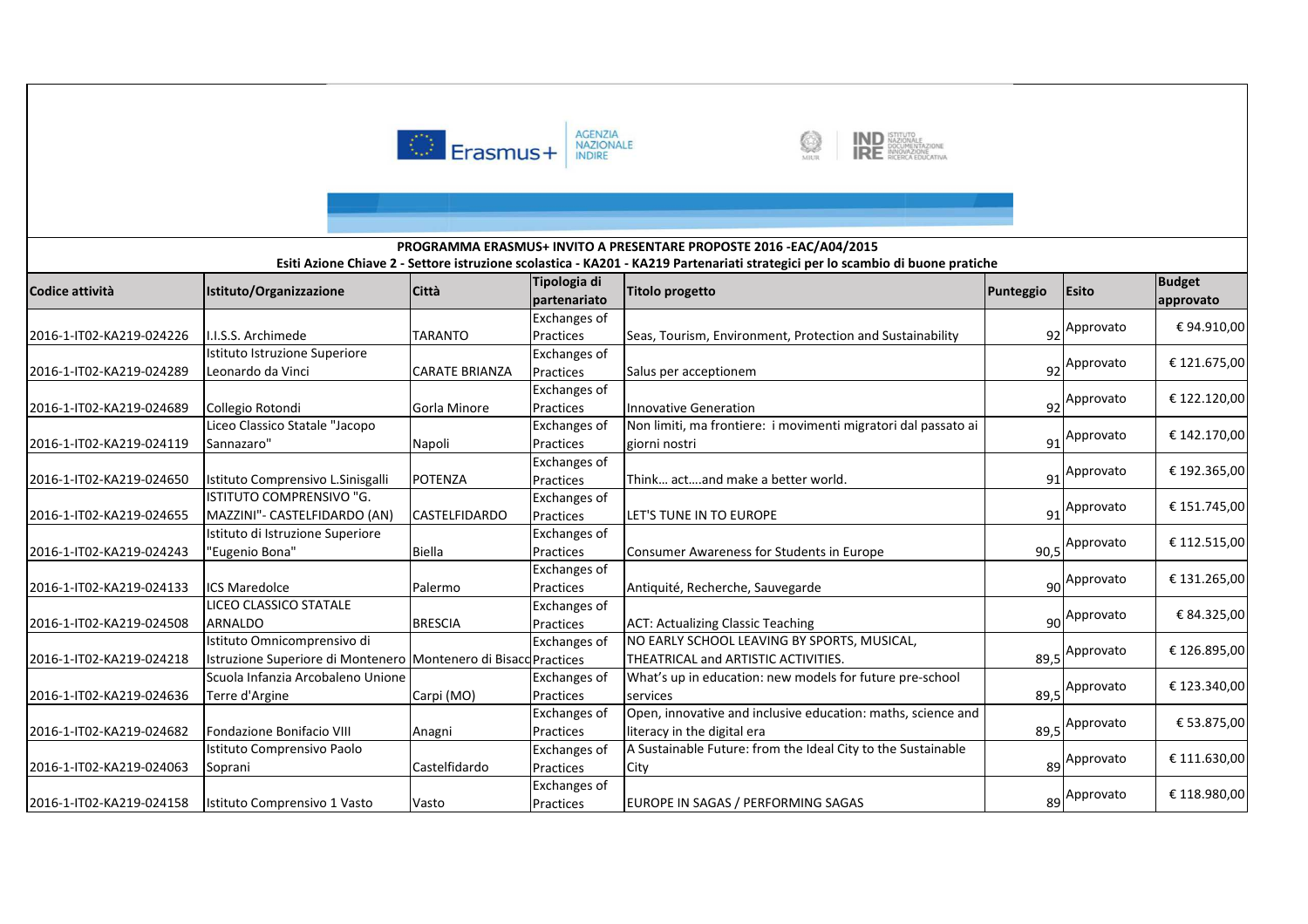



# **Codice attività Istituto/Organizzazione Città Tipologia di partenariato Titolo progetto Punteggio Esito Budget approvato Esiti Azione Chiave 2 - Settore istruzione scolastica - KA201 - KA219 Partenariati strategici per lo scambio di buone pratiche PROGRAMMA ERASMUS+ INVITO A PRESENTARE PROPOSTE 2016 -EAC/A04/2015**2016-1-IT02-KA219-024189 IPSSCTS L. Einaudi VARESE Exchanges of Practices Maintaining an evergreen teaching in the age of 3.0 $89$  Approvato  $\left| \right.$  € 164.440,00 2016-1-IT02-KA219-024225Istituto di Istruzione Superiore Paolo Belmesseri Pontremoli Exchanges of Practices European and National Job Opportunities for the Young <sup>89</sup> $\begin{array}{|c|c|c|}\n\hline\n 89\n\end{array}$  Approvato  $\begin{array}{|c|c|}\n\hline\n\end{array}$   $\in$  98.010,00 2016-1-IT02-KA219-024424 **Lista di Riserva Solo partenariati strategici MISTI**Istituto Professionale Servizi per l'enogastronomia e l'ospitalità Erice - (TRAPANI)Exchanges of PracticesHappy Hours, happy Future, happy Europe  $\begin{array}{|c|c|c|}\n\hline\n 89\n\end{array}$  Approvato  $\begin{array}{|c|c|c|}\n\hline\n 694.700,00\n\end{array}$ 6 COMUNE DI CASTIGLIONE DEL 2016-1-IT02-KA201-024656LAGOCastiglione del Lago Exchanges of Comprendre, Agir, Participer - Citoyens Acteurs Protagonistes 88,5 Lista di Riserva<br>Exchanges of Comprendre, Agir, Participer - Citoyens Acteurs Protagonistes 88,5 Lista di Riserva 2016-1-IT02-KA201-024530 Istituto Europeo Studi Superiori Reggio Emilia Practices Literacy Empowerment Programme <sup>87</sup> Lista di Riserva 2016-1-IT02-KA201-024503 I.C. ALIGHIERI FORMIA-**VENTOTENE** FORMIA Exchanges of West East: Sharing Musical Identities Learning Europe 84 Lista di Riserva **Respinti**2016-1-IT02-KA219-024089 I.C. Civitella-Paganico Civitella-PaganicoExchanges of PracticesP.A.N.T.A. R.E.I. - Promozione delle Aree Naturalistiche Turistiche Agricole e delle Ricchezze Enogastronomiche Internazionali.Abbandona le grandi strade, prendi i sentieri (Pitagora)) and  $88,5$ Respinto2016-1-IT02-KA219-024224Scuola Secondaria di Primo Grado "A.Genovesi-I.Alpi" NOCERA INFERIORE PracticesExchanges of A' la recherche du "pain quotidien"à travers la Méditérranée | 68,5 Respinto 2016-1-IT02-KA219-024258 | IISS PRIMO LEVI Exchanges of **QUARTU SANT'ELEN. Practices**  E-skills For European Citizenship 88,5 Respinto 2016-1-IT02-KA219-024599Liceo Classico Federico Frezzi - Beata Angela **Foligno** Exchanges of PracticesEBook et créativité pour être citoyens européens conscients | 68,5 Respinto 2016-1-IT02-KA219-024597 | I.S.I.S. G. VASARI FIGLINE INCISA VALDPractices Exchanges of Exchanges of s | A.T.L.A.S! | 88 88 Respinto 2016-1-IT02-KA219-024690 IISS Majorana-Laterza PutignanoPracticesImproving employment orientation for the European labour markett and the set of the set of the set of the set of the set of the set of the set of the set of the set of the set of the set of the set of the set of the set of the set of the set of the set of the set of the set of the set Respinto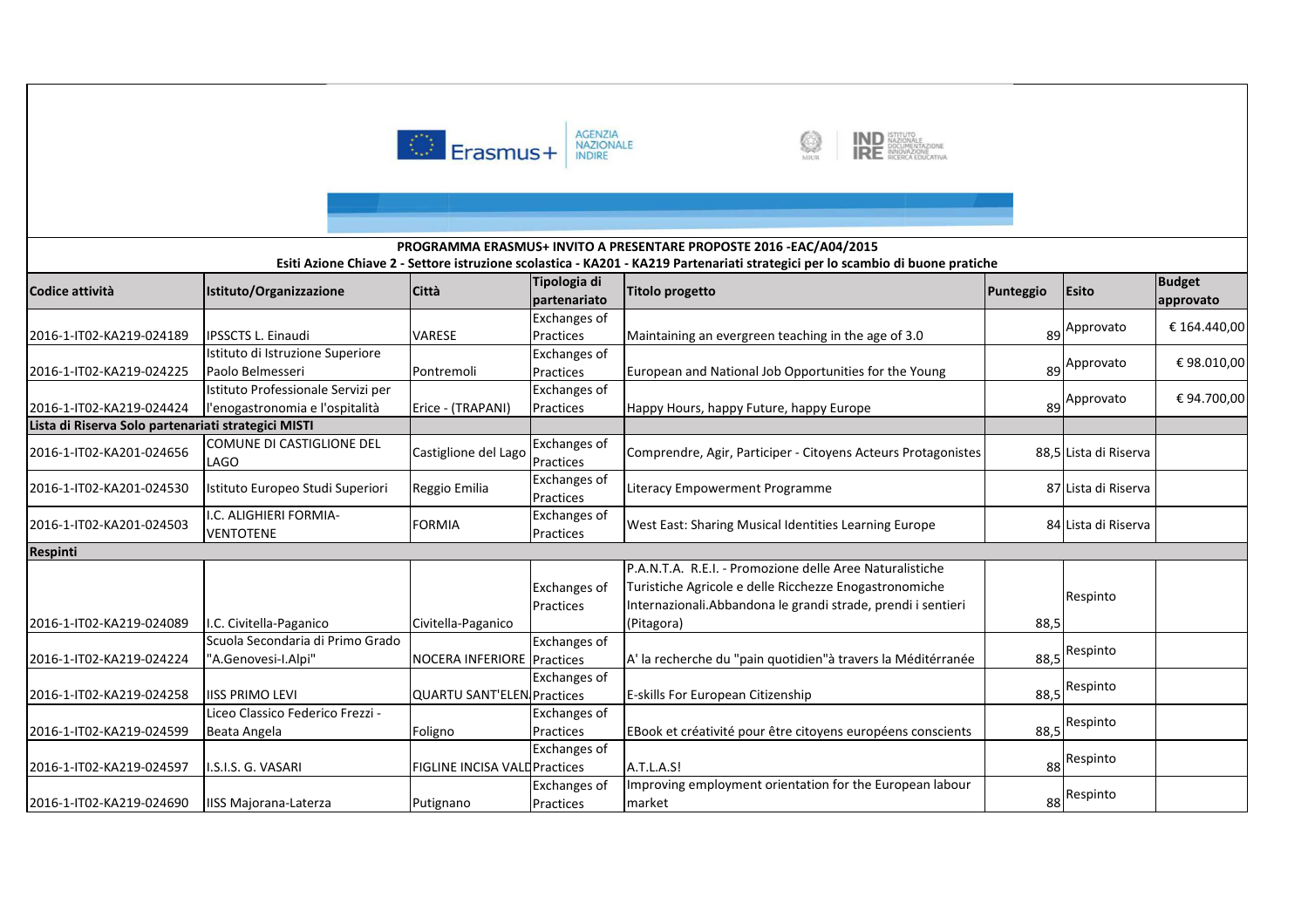



### **Codice attività Istituto/Organizzazione Città Tipologia di partenariato Titolo progetto Punteggio Esito Budget approvato Esiti Azione Chiave 2 - Settore istruzione scolastica - KA201 - KA219 Partenariati strategici per lo scambio di buone pratiche PROGRAMMA ERASMUS+ INVITO A PRESENTARE PROPOSTE 2016 -EAC/A04/2015**2016-1-IT02-KA219-024106 |IPSARLESTREGHEBN |Benevento Exchanges of Practices ART TO TASTEE 87,5 87.5<sup>Respinto</sup> 2016-1-IT02-KA219-024259Istituto Comprensivo "P.A. Coppola" Catania Exchanges of PracticesThe Star School 87.5<sup>Respinto</sup> 2016-1-IT02-KA219-024265 |IISS F.sco D'Aguirre-Dante Alighieri Salemi Exchanges of PracticesLearning on Display: How to Create a School Museum 87,5<sup>Respinto</sup> 2016-1-IT02-KA219-024693 LICEO SCIENTIFICO G.GALILEI SIENAExchanges of Practices Exchanges of 7R- Rethink, Reduce, Re-use, Recycle, Re-discover, Re-change, Re-new 87,5 Respinto 2016-1-IT02-KA219-024516 LICEO CLASSICO DANTE ALIGHIERI RAVENNAPractices Exchanges of Women's Enhancement for an Education in Science Technology Engineering Ethics Mathematics <sup>87</sup>87 Respinto 2016-1-IT02-KA219-024138Istituto Comprensivo "Solari" di Loreto (AN) LoretoPracticesEUROSITY: A YOUNG COMMUNITY FOR A BETTER FUTURE | 86,5 Respinto 2016-1-IT02-KA219-024246 Istituto comprensivo di Paliano PalianoExchanges of PracticesUna scuola Europea, per la formazione di un nuovo cittadino. | 86,5 Respinto 2016-1-IT02-KA219-024457 | ISTITUTO COMPRENSIVO 2 CENTO Cento Exchanges of PracticesBUILDING BRIDGES, REMOVING BARRIERS | 86,5 Respinto 2016-1-IT02-KA219-024472Direzione Didattica Statale 3° Circolo Luigi Pirandello Bagheria Exchanges of Practices The Rainbow islands' adventuree 86,5 86.5<sup>Respinto</sup> 2016-1-IT02-KA219-024079 | Liceo"Colombo" Marigliano, Napoli Marigliano Exchanges of Practices Environment and recycling8 86 Respinto 2016-1-IT02-KA219-024114 Istituto Comprensivo di Ficarazzi FICARAZZI Exchanges of PracticesWonderful world of words and the state of the state of the state and state state of the state state state state state state state state state state state state state state state state state state state state state state st Respinto 2016-1-IT02-KA219-024169scuola secondaria di 1° grado Dante Alighieri Caserta CASERTA Exchanges of PracticesVeni, Vidi...Bici Respinto 2016-1-IT02-KA219-024082ISTITUTO STATALE D'ISTRUZIONE SECONDARIA SUPERIORE Gualdo Tadino Exchanges of Practices OUT OF THE DARK 85,5 Respinto 2016-1-IT02-KA219-024136 ISIS GIUSTINO FORTUNATO NAPOLI Exchanges of PracticesIMPROVING DIGITAL COMPETENCES AND LANGUAGE SKILLS BY MOVIES $\mathsf{S}$  85,5 85,5<sup>Respinto</sup>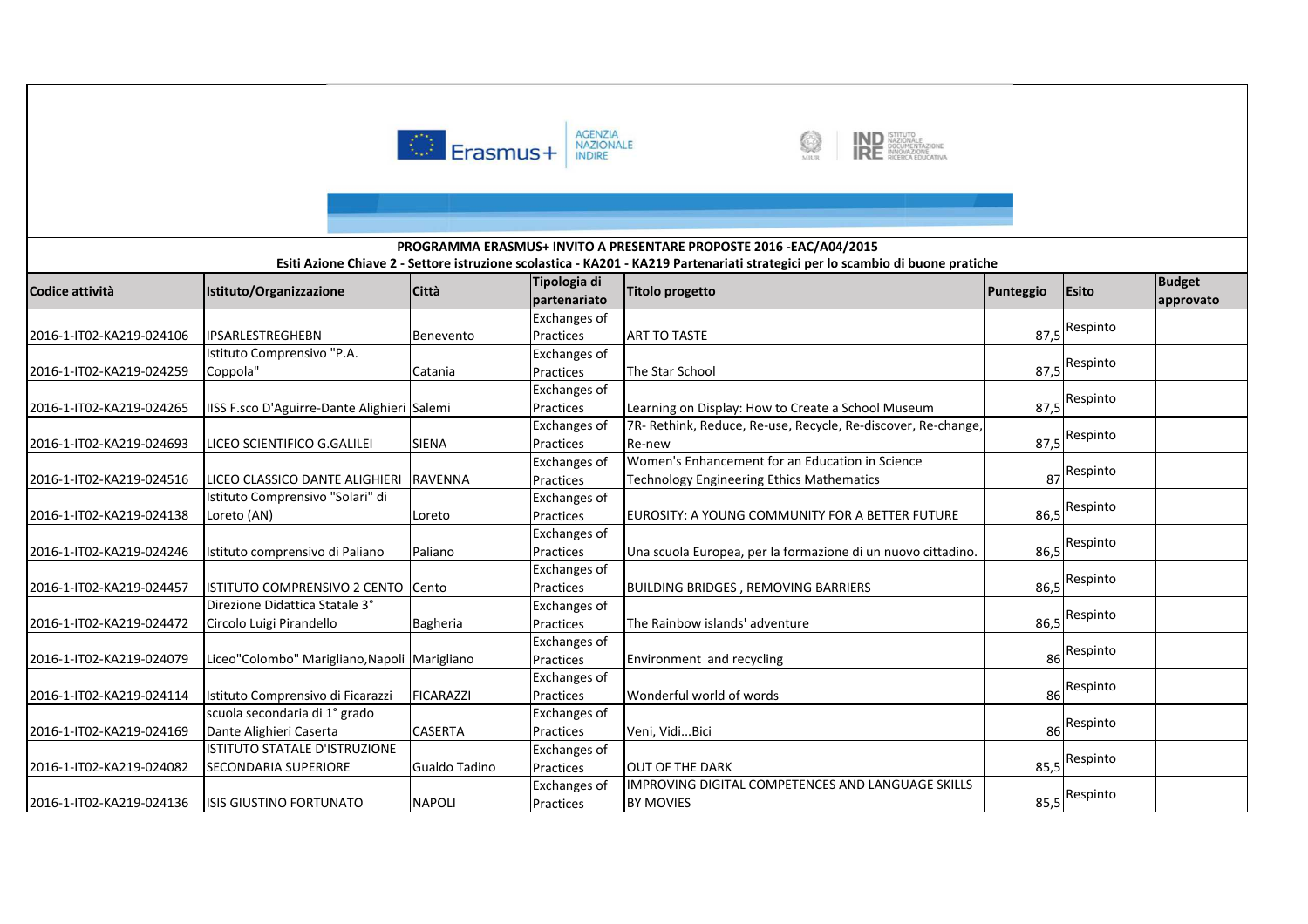





#### **Codice attività Istituto/Organizzazione Città Tipologia di partenariato Titolo progetto Punteggio Esito Budget approvato Esiti Azione Chiave 2 - Settore istruzione scolastica - KA201 - KA219 Partenariati strategici per lo scambio di buone pratiche PROGRAMMA ERASMUS+ INVITO A PRESENTARE PROPOSTE 2016 -EAC/A04/2015**2016-1-IT02-KA219-024273Istituto di Istruzione Superiore "Enrico Fermi" Vittoria Exchanges of Practices Exchanges of CHALLENGES AND OPPORTUNITIES TO PREVENT UNEMPLOYMENTT 85,5 85.5<sup>Respinto</sup> 2016-1-IT02-KA219-024267Scuola Secondaria di Primo Grado Antonino De Stefano **Erice** Practices LITTLE SCIENTISTS GROW UP 84,5 Respinto 2016-1-IT02-KA219-024343 II circolo didattico "G Caruano" Vittoria (RG) Exchanges of PracticesAn outgoing and happy child- a sociable and responsible adult 84,5<sup>Respinto</sup> 2016-1-IT02-KA219-024488Istituto Comprensivo San Giovanni Bosco <mark>Catania</mark> Exchanges of PracticesIf I respect your rights... I'm right! 84,5<sup>Respinto</sup> 2016-1-IT02-KA219-024074 ITI "AUGUSTO RIGHI" Napoli Exchanges of Practices CODING YOUR FUTUREE 84 84<sup>Respinto</sup> 2016-1-IT02-KA219-024687ISTITUTO ISTRUZIONE SECONDARIA SUPERIORE PARABITA Exchanges of Practices Art achieves new Europee 84 84<sup>Respinto</sup> 2016-1-IT02-KA219-024522ISTITUTO COMPRENSIVO STATALE "G. LEOPARDI" CALCINELLI - Exchanges of Exchanges of **CALCINELLI - SALTAR Practices** MOTIVATING INNOVATIVE TEACHING METHODOLOGIES /STRATEGIES in digital learning environments. 83,5 Respinto 2016-1-IT02-KA219-024072ISTITUTO OMNICOMPRENSIVO LEONARDO DA VINCI ACQUAPENDENTE PracticesLearning to play and playing to learn **Example 20** 83 Respinto 2016-1-IT02-KA219-024414 | Istituto Comprensivo G.Marconi | Martina Franca Exchanges of Practices MusiClass – Intercultural pedagogical instruments to play <sup>83</sup> Respinto 2016-1-IT02-KA219-024688Istituto Comprensivo " Ex Circolo Didattico" Rionero in Vulture Rionero in Vulture Exchanges of PracticesEuropean Museum of applied art and 83 Respinto 2016-1-IT02-KA219-024085 IISS A. PACINOTTI TARANTOExchanges of Practices Exchanges of ART CONNECTS STUDENTS THROUGH the STREETS of EUROPEE 82,5 82,5<sup>Respinto</sup> 2016-1-IT02-KA219-024135LICEO CLASSICO GIACOMO LEOPARDI MACERATA Practices Life on Eutopiaa 82,5 82,5<sup>Respinto</sup> 2016-1-IT02-KA219-024240 I.C. Francesca Morvillo monreale Exchanges of PracticesLet's coltivate the Tree of Life  $-$  Expo 2015 82.5<sup>Respinto</sup> 2016-1-IT02-KA219-024211ISTITUTO COMPRENSIVO STATALE "G. VERGA" Canicattini Bagni Exchanges of PracticesDo you speak Culture? - Appreciate Diversity to integrate culturally diverse students.. 82 82<sup>Respinto</sup>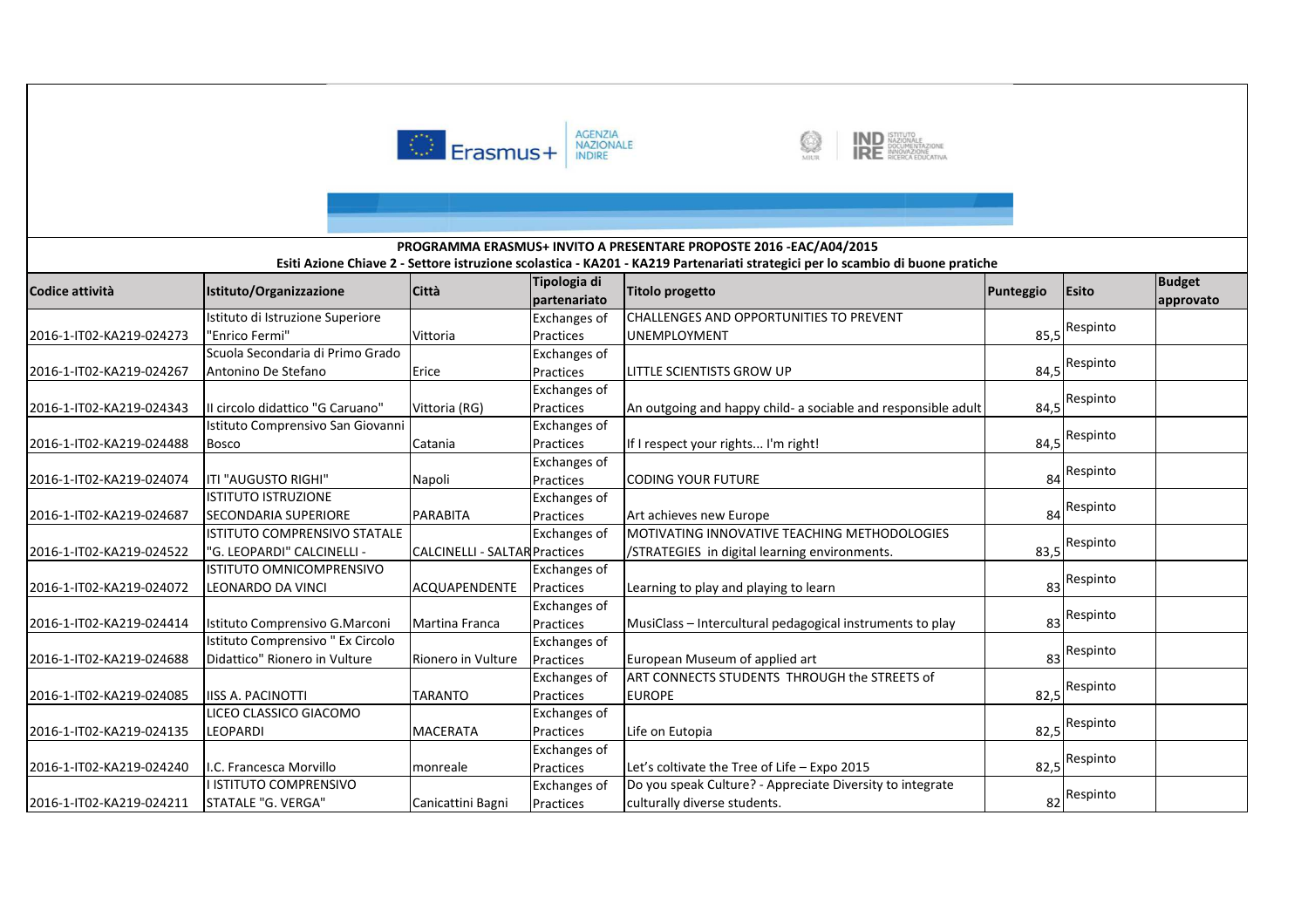

2016-1-IT02-KA219-024242

2016-1-IT02-KA219-024442

Impallomeni" Milazzo

sylos Bitonto

Liceo Classico e linguistico carmine



Aware Critical Thinking Individuals Vote Europe

Virtual World: a Way to Build a Mulicultural Real World

80,5<sup>Respinto</sup>

80,5<sup>Respinto</sup>



#### **Codice attività Istituto/Organizzazione Città Tipologia di partenariato Titolo progetto Punteggio Esito Budget approvato Esiti Azione Chiave 2 - Settore istruzione scolastica - KA201 - KA219 Partenariati strategici per lo scambio di buone pratiche PROGRAMMA ERASMUS+ INVITO A PRESENTARE PROPOSTE 2016 -EAC/A04/2015**2016-1-IT02-KA219-024365Liceo Statale "Publio Virgilio Marone" Avellino Exchanges of Practices Exchanges of THINKING ALLOWED - Teenage students have their say onHuman Rightss and  $\overline{\phantom{a}82}$ 82<sup>Respinto</sup> 2016-1-IT02-KA219-024544 liceo scientifico "A. Guarasci" SoveratoPractices Un laboratorio per l'inclusionee 82 82<sup>Respinto</sup> 2016-1-IT02-KA219-024651CONVITTO NAZIONALE "PAOLO DIACONO" Cividale del Friuli Exchanges of Practices Exchanges of International Network to Create Learning Units Supporting Immigration Versus Emigration <sup>82</sup> Respinto 2016-1-IT02-KA219-024112 Istituto Comprensivo M.Buonarroti Ripa Teatina Practices What's your impact on Earth?example 20 and 20 and 31,5 81,5<sup>Respinto</sup> 2016-1-IT02-KA219-024209Istituto Comprensivo Statale "Fiorentino" BATTIPAGLIA Exchanges of PracticesOur cultural rainbow : let's walk on the fun side of museums 81,5<sup>Respinto</sup> 2016-1-IT02-KA219-024233Liceo Scienze Umane G. Mazzini Locri locri locri locri locri locri locri locri locri locri locri locri locri locri locri locri locri locri lo Exchanges of PracticesUmanità in movimento: migranti ieri e oggi entra entra alla superficitatione di anno 81,5 Respinto 2016-1-IT02-KA219-024247ISTITUTO D'ISTRUZIONE SUPERIORE "DELLA CORTE Cava de' Tirreni Exchanges of Practices GREEN ALLIANCEE 81,5 81.5<sup>Respinto</sup> 2016-1-IT02-KA219-024284ISTITUTO COMPRENSIVO MARCO ULPIO TRAIANO ROMA Exchanges of PracticesFood Education Diversity - unknown pleasures and the state 81,5 Respinto 2016-1-IT02-KA219-024328LICEO "G. CESARE - M. VALGIMIGLI" RIMINI Exchanges of PracticesGo On Always Learning 81,5 Respinto 2016-1-IT02-KA219-024470 Istituto Comprensivo Piglio Piglio Exchanges of PracticesPractices I'm learning with ICT<br>Exchanges of T 81 81<sup>Respinto</sup> 2016-1-IT02-KA201-024708 Associazione Euphoria Roma Roma Romanges Reserved Reserved Practices Boosting science education at school **81** Respinto 2016-1-IT02-KA219-024126 IC 47° Sarria Monti Napoli Exchanges of PracticesDROP BY DROP ... STOP DROPOUT 80,5 Respinto Istituto Superiore "G.B.

Exchanges of Practices

Exchanges of Practices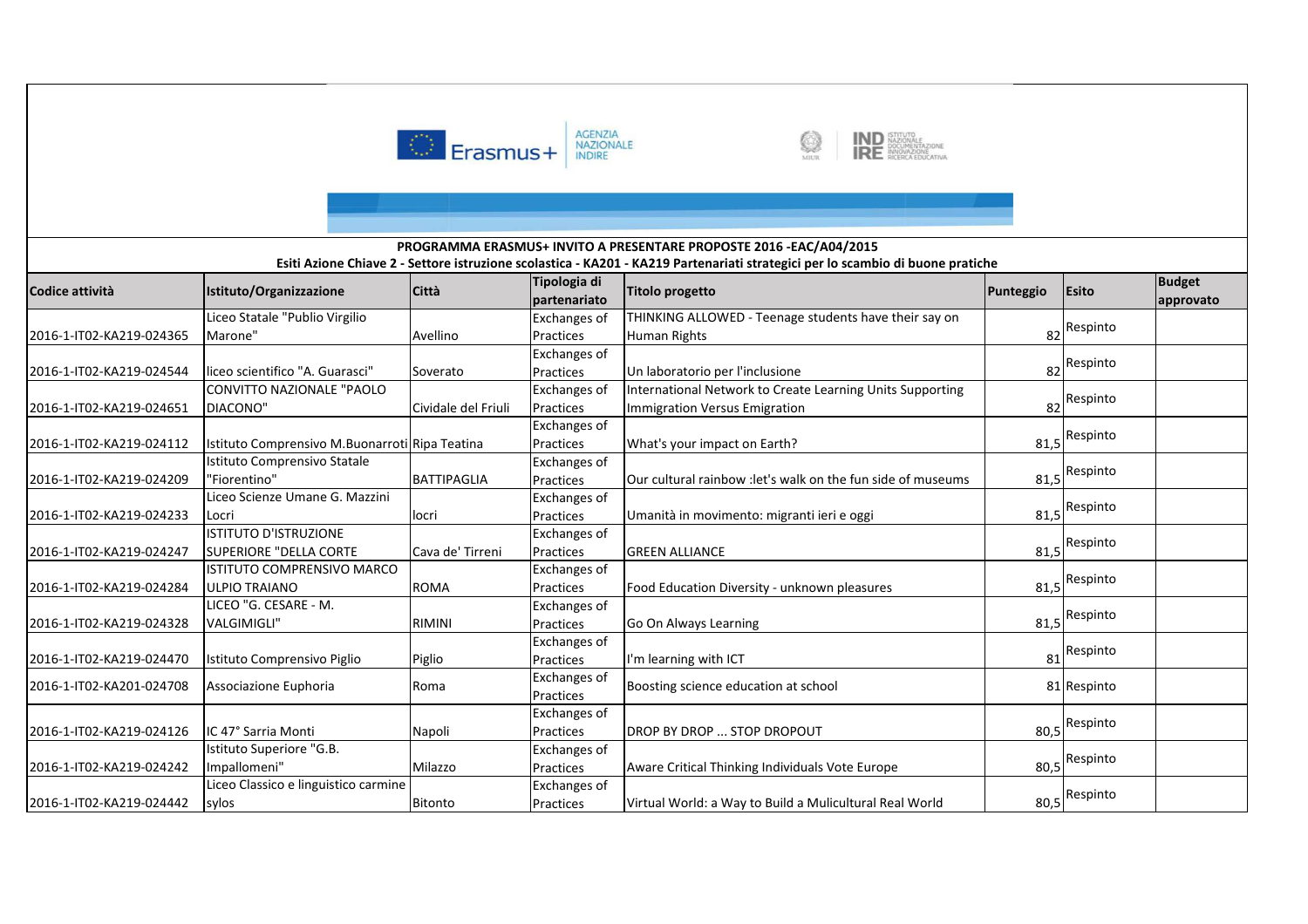



#### **Codice attività Istituto/Organizzazione Città Tipologia di partenariato Titolo progetto Punteggio Esito Budget approvato Esiti Azione Chiave 2 - Settore istruzione scolastica - KA201 - KA219 Partenariati strategici per lo scambio di buone pratiche PROGRAMMA ERASMUS+ INVITO A PRESENTARE PROPOSTE 2016 -EAC/A04/2015**2016-1-IT02-KA219-024686SMILING SERVICE SCUOLA INTERNAZIONALE SRL FERRARA Exchanges of PracticesELLIE: E-LEARNING LIMITLESS INTERACTIVE ENVIRONMENT | 80,5 Respinto 2016-1-IT02-KA219-024151Liceo scientifico statale Giuseppe Peano Roma Exchanges of PracticesFuture Skills for Future Working Life in Europe 80<sup>Respinto</sup> 2016-1-IT02-KA219-024529IV Istituto Comprensivo "S. Quasimodo" Floridia (SR) Floridia Exchanges of Practices Food for Lifee 80 80 Respinto 2016-1-IT02-KA219-024575ISTITUTO COMPRENSIVO G. PIERLUIGI PALESTRINA Exchanges of PracticesFreedom Of Learning Kids 80 Respinto 2016-1-IT02-KA219-024068ISTITUTO D'ISTRUZIONE SUPERIORE SUPERIORE "B. ValenzaExchanges of PracticesIntangible Cultural Heritage and ICT 79,5<sup>Respinto</sup> 2016-1-IT02-KA201-0244311 ISTITUTO DI ISTRUZIONE<br>I SUPERIORE GIUSEPPE LUOSI Istituto di Istruzione Superiore MIRANDOLA Exchanges of Practices HUMAN RIGHTS PEOPLE'S RIGHTS 79,5 Respinto 2016-1-IT02-KA219-024073"IPSIA ITI"G.Mazzone Cariati Exchanges of Practices Exchanges of THAT'S TOTALLY US-THE POWER OF TOLERANCE AND CULTUREE 79 79 Respinto 2016-1-IT02-KA219-024228ISTITUTO COMPRENSIVO N°1 LA SPEZIA LA SPEZIAPractices GIVE ME FIVEE 79 79<sup>Respinto</sup> 2016-1-IT02-KA219-024569Scuole Paritarie della Karis Foundation **Rimini** Exchanges of Practices GIRASOL<u>L</u> 79 79 Respinto 2016-1-IT02-KA219-024570 | Istituto Magistrale "V.F. Allmayer" | Alcamo Exchanges of Practices Together against violencee 79 Respinto 2016-1-IT02-KA219-024081ISTITUTO DI ISTRUZIONE SUPERIORE"ENRICO FERMI" MONTESARCHIOExchanges of Practices LOVE FOR THE FUTUREE 78,5 78.5<sup>Respinto</sup> 2016-1-IT02-KA219-024107LICEO SCIENTIFICO LINGUISTICO GALILEI CIVITAVECCHIA Exchanges of Practices SPEEDY LATIN WEBSITEE 78,5 78.5<sup>Respinto</sup> 2016-1-IT02-KA219-024110 Istituto Comprensivo Don L. Milani LancianoExchanges of PracticesINTERCULTURE : SCHOOLS WITHOUT BORDERS 78,5<sup>Respinto</sup> 2016-1-IT02-KA219-024312 ISIS "Edith Stein" Gavirate GAVIRATE Exchanges of PracticesManagement Game for Future European Managers 78,5<sup>Respinto</sup>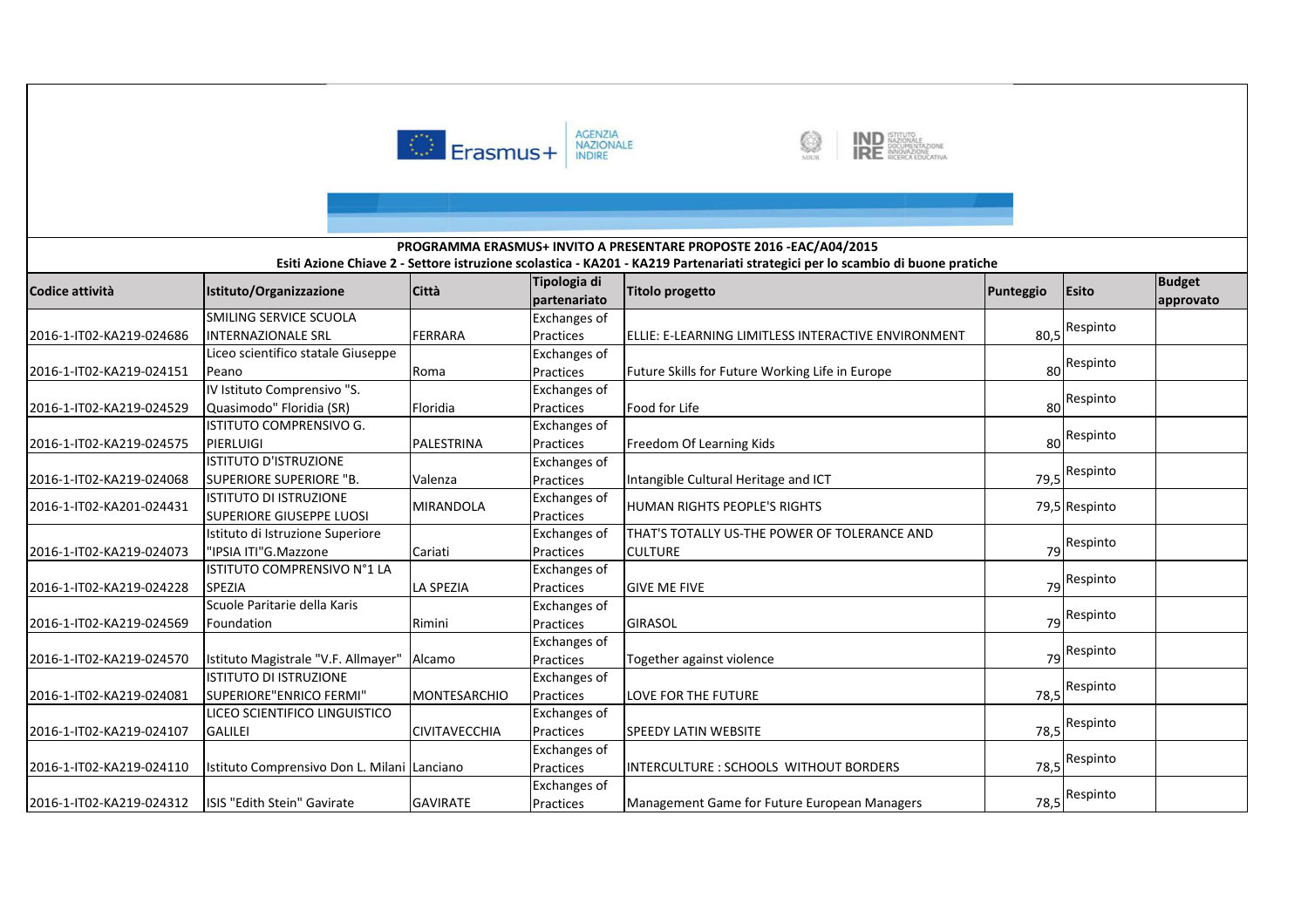



### **Codice attività Istituto/Organizzazione Città Tipologia di partenariato Titolo progetto Punteggio Esito Budget approvato Esiti Azione Chiave 2 - Settore istruzione scolastica - KA201 - KA219 Partenariati strategici per lo scambio di buone pratiche PROGRAMMA ERASMUS+ INVITO A PRESENTARE PROPOSTE 2016 -EAC/A04/2015**2016-1-IT02-KA219-024684Istituto di Istruzione Superiore "G.Galilei" Crema Exchanges of Practices STEM4lifee 78,5 78.5<sup>Respinto</sup> 2016-1-IT02-KA219-024475 Liceo statale "C. Amoretti" Imperia Exchanges of Practices SITES OF COMMUNITY INTERESTT 78 78 Respinto 2016-1-IT02-KA219-024546ISTITUTO COMPRENSIVO FOLIGNO **Foligno** Exchanges of PracticesContent and Language integrated Coding 78 Respinto 2016-1-IT02-KA219-024576 Polo Liceale Statale "R. Mattioli" VastoExchanges of Practices Exchanges of STEM EDUCATION - To improve strategic skills of EU students through the STEM Education 78 Respinto 2016-1-IT02-KA219-024238Istituto Statale Istruzione Secondaria Superiore "M. Del RODI GARGANICO Practices Who Lets The Goodwill Out?<u>2. T7,5</u> 77,5<sup>Respinto</sup> 2016-1-IT02-KA219-024528 Liceo Statale S. Pertini di Genova Genova Exchanges of PracticesFolk music roots in national jazz and rock music 77,5<sup>Respinto</sup> 2016-1-IT02-KA201-024261 La Lanterna Onlus Milano Exchanges of Practices Exchanges of The Cloud Park 77,5 Respinto2016-1-IT02-KA219-024075 Istituto Tecnico Industriale Mattei Maglie PracticesMediterranean diet a mix of flavours **77**  Respinto 2016-1-IT02-KA219-024277 Liceo scientifico Leonardo Da Vinci TrentoGiugliano in Exchanges of Practices Enhanced Union Requires Advanced Pluralist People <sup>77</sup>77 Respinto 2016-1-IT02-KA201-024491 | IS "G.MARCONI" CampaniaExchanges of PracticesLet everybody everywhere leaps above homophobia and all the very despinto 2016-1-IT02-KA219-024735 Istituto Casati Muggiò (MB) Exchanges of Practiceslove biodiversity y 76,5 76.5<sup>Respinto</sup> 2016-1-IT02-KA219-024484II C.D. "GIOVANNI XXIII" PATERNO' (CT) PATERNO' (CT) Exchanges of Practices Il teatro è un'arte senza confine, è l'arte della libertà 75,5 Respinto 2016-1-IT02-KA219-024542 Istituto Comprensivo di Porto Viro Porto ViroExchanges of PracticesBullying: I don't stay! Yes to friendship. 75,5<sup>Respinto</sup> 2016-1-IT02-KA219-024272Direzione Didattica Statale Magione Magione Exchanges of Practices WALKING @CROSS BOOKSS 75 75<sup>Respinto</sup>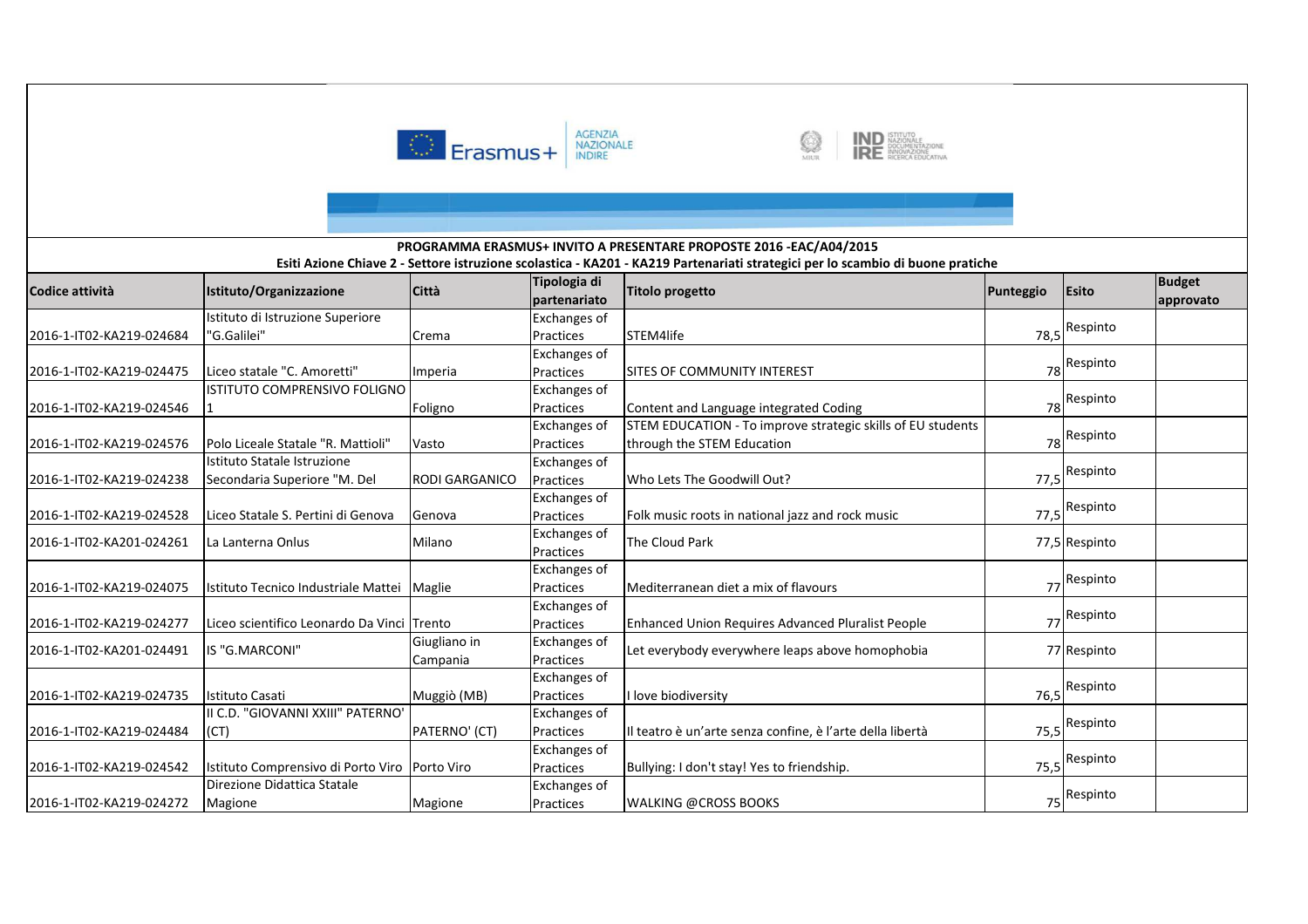



#### **Codice attività Istituto/Organizzazione Città Tipologia di partenariato Titolo progetto Punteggio Esito Budget approvato Esiti Azione Chiave 2 - Settore istruzione scolastica - KA201 - KA219 Partenariati strategici per lo scambio di buone pratiche PROGRAMMA ERASMUS+ INVITO A PRESENTARE PROPOSTE 2016 -EAC/A04/2015**2016-1-IT02-KA219-024060I.C. "GIO' POMODORO" ORCIANO DI PESAROO **O ORCIANO DI PESARO Practices** Exchanges of New schools, new friendship 74,5 Respinto 2016-1-IT02-KA219-024253ISTITUTO COMPRENSIVO BEVAGNA-CANNARA BEVAGNA (PG) Exchanges of **Practices** Boosting Entrepreneurial Students Teamwork 74.5<sup>Respinto</sup> 2016-1-IT02-KA219-024502LICEO SCIENTIFICO STATALE CLAUDIO CAVALLERI PARABIAGOExchanges of PracticesRenewable Energy Sources: Comparing Useful Experiences 74 Respinto 2016-1-IT02-KA219-024154Istituto Comprensivo Statale L. Da Vinci/G. Rodari Latina Exchanges of PracticesEu Schools - European School Curriculum 73,5<sup>Respinto</sup> 2016-1-IT02-KA219-024167 I.I.S.S. "S. Trinchese" Martano Lece Exchanges of PracticesLearn and train with Sustainable Tourism 73,5<sup>Respinto</sup> 2016-1-IT02-KA219-024464 ITCG Ferruccio Niccolini Volterra Exchanges of PracticesFINANCIAL SKILLS FOR A RESPONSIBLE CITIZENSHIP 73,5<sup>Respinto</sup> 2016-1-IT02-KA219-024170Istituto Professionale Servizi per l'Agricoltura e lo Sviluppo Rurale"G.Fortunato" Potenza Exchanges of PracticesDIGITAL CIVIC MONITORING ON THE OPEN EUROPEAN DEVELOPMENT POLICIES $\begin{array}{ccc} 5 & 73 \end{array}$ Respinto2016-1-IT02-KA219-024524Istituto Comprensivo Statale "Isidoro Gentili" Paola Exchanges of Practicess No One Less 73 73 Respinto 2016-1-IT02-KA219-024558 Nuova Direzione Didattica Vasto VastoExchanges of Practices Exchanges of European MethOds and Tools for ImprOving New approach to emotionss and the set of  $\sim$  73 73 Respinto 2016-1-IT02-KA219-024118ISTITUTO D'STRUZIONE SUPERIORE EUCLIDE BARI PracticesOut of the walls 72,5<sup>Respinto</sup> 2016-1-IT02-KA201-024721 UNIVERSITA DEGLI STUDI DI MACERATAMACERATA Exchanges of Practices Any Single Child Counts <sup>72</sup> Respinto 2016-1-IT02-KA219-024283 I.C.S.GIOVANNI PAOLO II Vallefoglia Exchanges of Practices Legalità e cittadinanza attivaa 71,5 71.5<sup>Respinto</sup> 2016-1-IT02-KA219-024513Liceo Artistico Paul Klee Nicolo' Barabino **Genova** Exchanges of Practices A Brand for our Cityy 71,5 71,5<sup>Respinto</sup> 2016-1-IT02-KA201-024696 COMUNE DI SAN SALVO San Salvo Exchanges of PracticesReading IS Smart 71,5 Respinto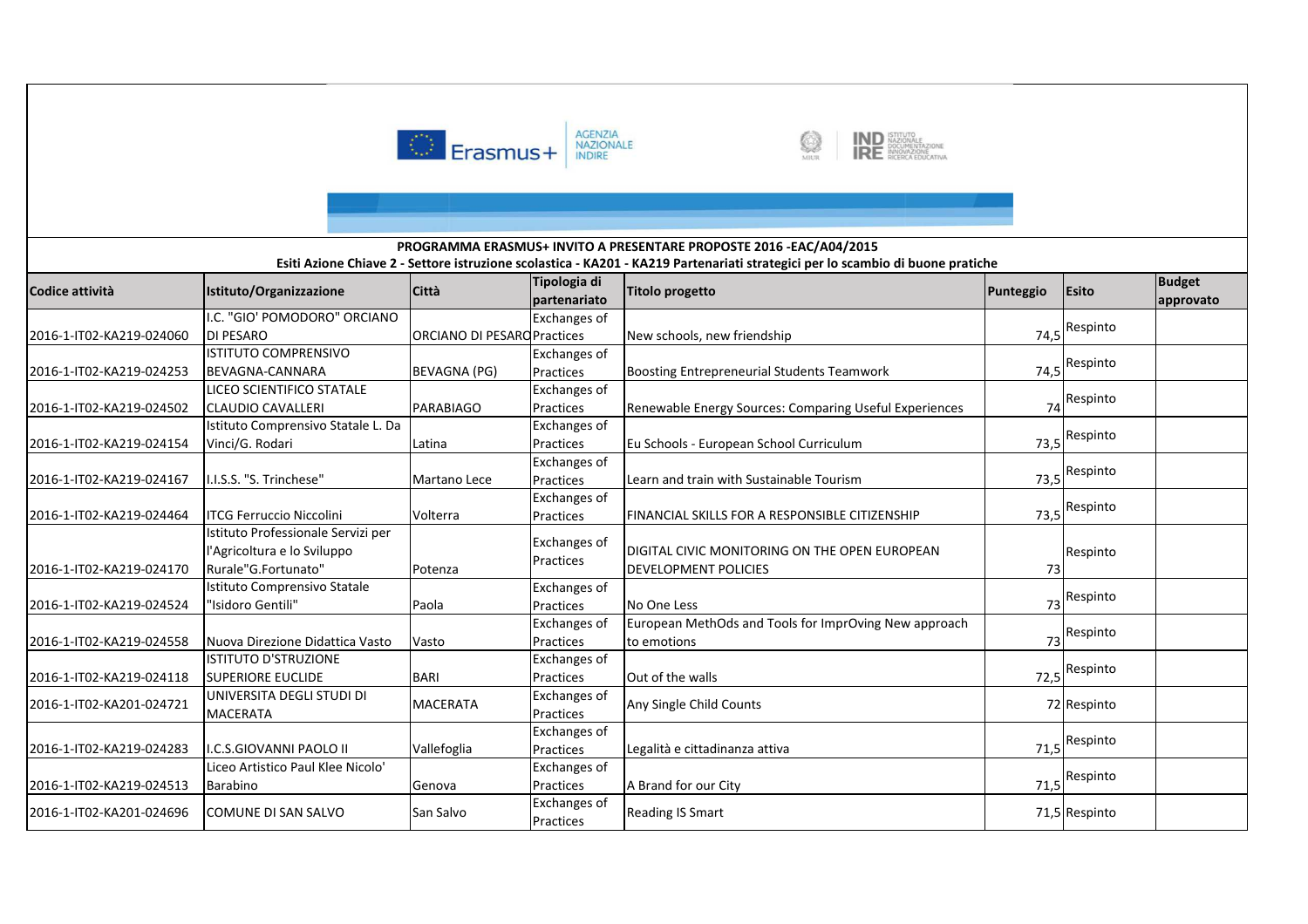



## **Codice attività Istituto/Organizzazione Città Tipologia di partenariato Titolo progetto Punteggio Esito Budget approvato Esiti Azione Chiave 2 - Settore istruzione scolastica - KA201 - KA219 Partenariati strategici per lo scambio di buone pratiche PROGRAMMA ERASMUS+ INVITO A PRESENTARE PROPOSTE 2016 -EAC/A04/2015**2016-1-IT02-KA219-024076 | ITE Manzoni Milano Exchanges of PracticesEuropean Migration Management Evolution **1988** and 1991 Respinto 2016-1-IT02-KA219-024206 SMS Baldassarre trani Exchanges of Practices My home is where I am <sup>71</sup> Respinto 2016-1-IT02-KA219-024462Istituto Omnicomprensivo di Istruzione Superiore di Monteneroo Montenero di Bisaco Practices Exchanges of PROMOTING SOCIAL SKILLS BY THEATRE 71 Respinto 2016-1-IT02-KA219-024397 | Istituto Superiore "Enzo Ferrari" Exchanges of Barcellona P.G. (ME) Practices **New European Citizens** 70,5<sup>Respinto</sup> 2016-1-IT02-KA219-024683 Istituto Comprensivo 1 Taormina Taormina Exchanges of PracticesLet's preserve our wonderful world 70,5<sup>Respinto</sup> 2016-1-IT02-KA219-024088 ITIS PININFARINA MONCALIERI (TO) Exchanges of **Practices**  Entrepreneurship in Europe Key Actions <sup>69</sup> Respinto 2016-1-IT02-KA219-024562 ISS "G. Marconi" Torre Annunziata Exchanges of PracticesJOB (Where it is) 69 Respinto 2016-1-IT02-KA219-024327 I.I.S. Giovanni Valle Padova Exchanges of Practices Exchanges of Fail to Learn-Learn from Failure, Turning failures into opportunities $\sim$  69 69<sup>Respinto</sup> 2016-1-IT02-KA219-024090 IIS L EINAUDI CHIARI<br>2016-1-IT02-KA219-024090 IStituto istruzione superiore Practices Meeting in Europee 68,5 68.5<sup>Respinto</sup> 2016-1-IT02-KA201-024548Benedetto Radice Bronte Bronte Exchanges of EntreprenEurope : Myth, History and Legend in Etna valley 68,5 Respinto 2016-1-IT02-KA219-024148 3° I.C.S. Andrea Briosco Padova Exchanges of Practices Exchanges of NEW DIGITAL TOOLS FOR NEWS COMPETENCES IN EUROPEAN'S PUPILS $\begin{array}{|c|c|c|c|c|}\n \hline\n \text{67,5} & \text{67,5}\n \end{array}$ 67,5<sup>Respinto</sup> 2016-1-IT02-KA219-024156istituto comprensivo san biagio (ex don milani) vittoria Practices Exchanges of DYNAMIC CITIZENS - DYNAMIC LIFE / DEMOCRACY EDUCATIONN 67,5 Respinto 2016-1-IT02-KA219-024235Licei Classico Scientifico Linguistico Cartesio **Triggiano** PracticesThe Look and Sound of Waves 67,5<sup>Respinto</sup> 2016-1-IT02-KA219-024598Istituto Comprensivo Statale "Torelli - Fioritti" Apricena Exchanges of Practices Let's movee 67,5 67,5<sup>Respinto</sup>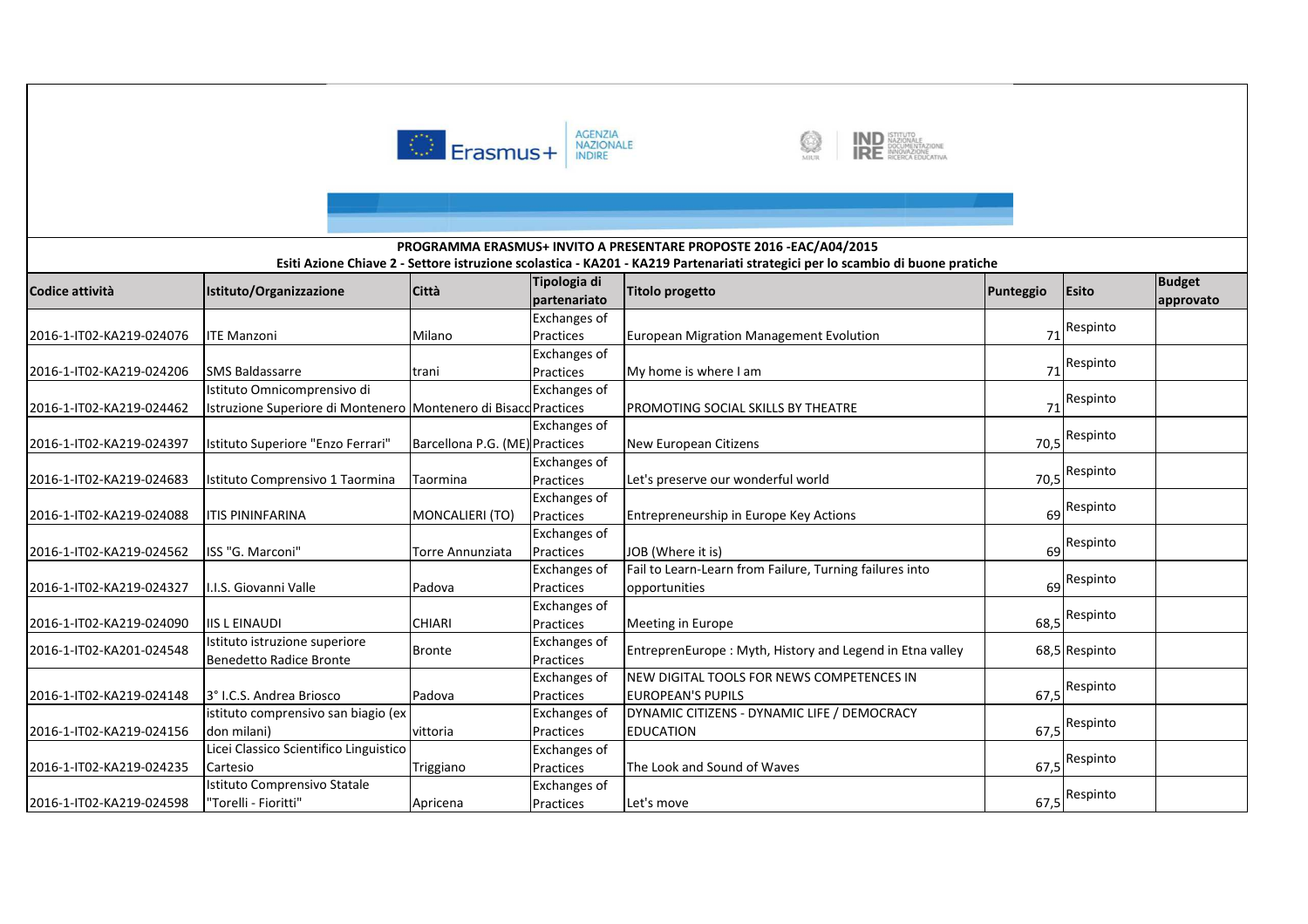



#### **Codice attività Istituto/Organizzazione Città Tipologia di partenariato Titolo progetto Punteggio Esito Budget approvato Esiti Azione Chiave 2 - Settore istruzione scolastica - KA201 - KA219 Partenariati strategici per lo scambio di buone pratiche PROGRAMMA ERASMUS+ INVITO A PRESENTARE PROPOSTE 2016 -EAC/A04/2015**2016-1-IT02-KA201-024149Istituto D'Istruzione Superior<mark>e</mark><br>"Pomponio Leto" Teggiano Exchanges of BUILD YOUR FUTURE: CREATE YOUR BUSINESS 67,5 Respinto 2016-1-IT02-KA219-024219Istituto di Istruzione Superiore "Enrico Fermi" Vittoria Exchanges of PracticesNO TO DISCRIMINATION AND RACISM - YES TO INCLUSION 66,5<sup>Respinto</sup> 2016-1-IT02-KA219-024127LICEO CLASSICO GIACOMO LEOPARDI MACERATAExchanges of Practices Carnet de voyage <sup>66</sup>66 Respinto 2016-1-IT02-KA219-024299Liceo Scientifico Banzi Bazoli - Lecce | Lecce Exchanges of Practices GREEN IN PROGRESS $\begin{array}{ccc} 5 & 66 \end{array}$  Respinto 2016-1-IT02-KA219-024608 LICEO STATALE G. GALILEI CARAVAGGIOExchanges of PracticesExchanges of I play Therefore I am - A common identity: the new European humanism in Spain, Poland and Italy 66 Respinto 2016-1-IT02-KA201-024627 ISTITUTO COMPRENSIVO STATALE DI PAESEPAESE (TV) Exchanges of Sports Tourism and Environment in Motion 66 Respinto 2016-1-IT02-KA219-024143 Liceo Scientifico Statale Aristotele Roma Exchanges of PracticesSmart K.I.D.S. - Knowledge, Inclusion, Digital Skills Fig. 565,5 Respinto 2016-1-IT02-KA219-024172 Istituto Comprensivo Don L. Milani LancianoExchanges of PracticesDIFFERENT CELEBRATIONS THE SAME SPIRIT **1998** 65,5 Respinto 2016-1-IT02-KA219-024252Scuola Media Statale Giuseppe Mazzini Marsala Exchanges of Practices Exchanges of CIAK ACTION!. DEAR FRIENDS, I WILL INTRODUCE YOU MY MARVELOUS LAND, COME TO MY WORLD! 65 Respinto 2016-1-IT02-KA219-024279 | IIS Caterina Caniana | BERGAMO PracticesSchool and internships: connecting school to professional life Respinto 2016-1-IT02-KA219-024301ISTITUTO COMPRENSIVO ARNOLFO DI CAMBIO - BEATO Florence Exchanges of Practices BEYOND INCLUSIONN 65 Respinto 2016-1-IT02-KA219-024506ISTITUTO COMPRENSIVO PESCARA **PESCARA** Exchanges of Practices SCACCHI IN SERRAA 64,5 <sup>Respinto</sup> 2016-1-IT02-KA219-024062Istituto d'Istruzione Secondaria Superiore "Augusto Righi" TarantoExchanges of Practices The educational challenges: flipped classroom <sup>64</sup>64 Respinto 2016-1-IT02-KA219-024070ISTITUTO STATALE DI ISTRUZIONE SUPERIORE LEONARDO DA VINCI CESENATICOExchanges of Practices I SEE AN INTEGRATING SEA<sup>64</sup> Respinto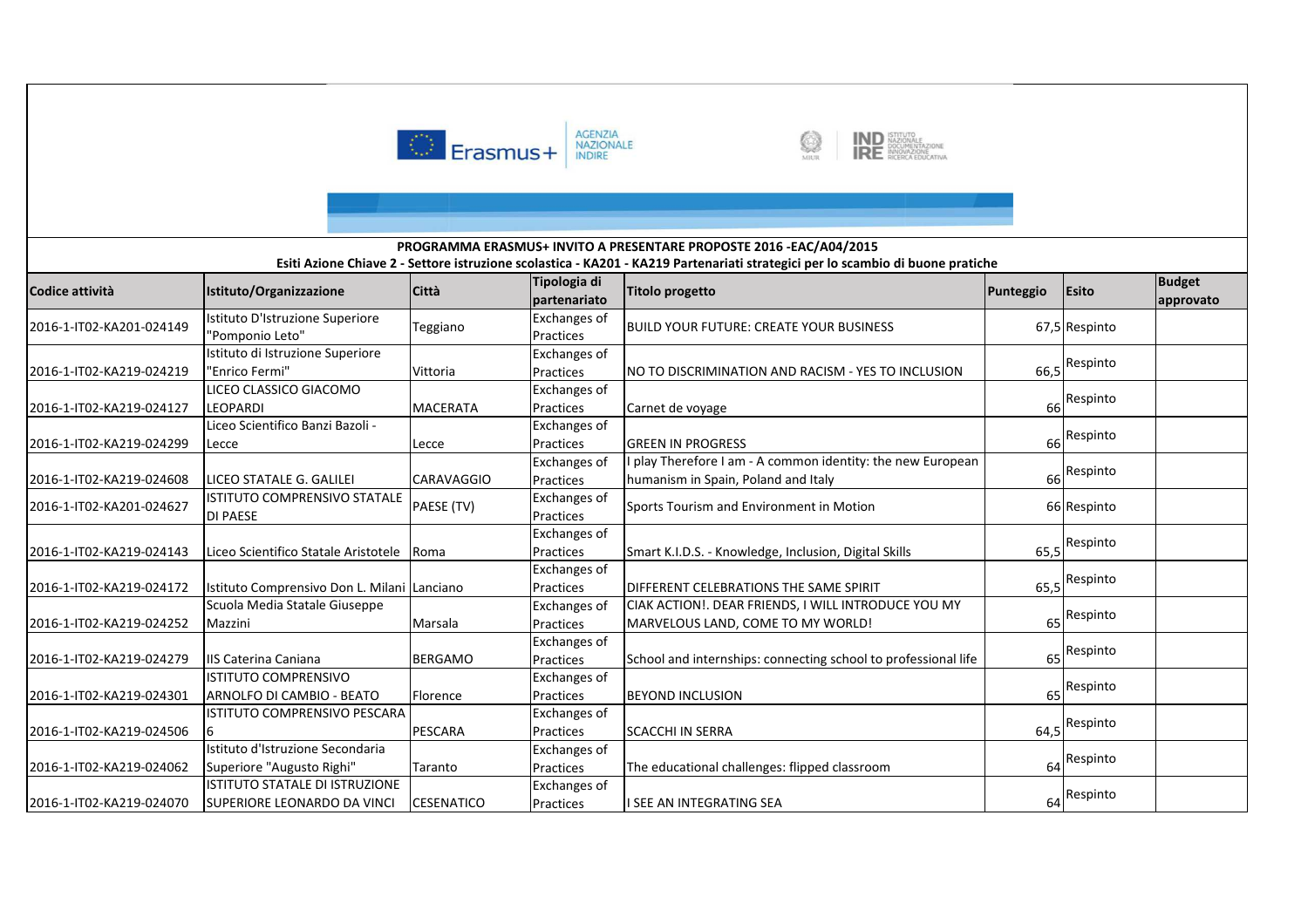



## **Codice attività Istituto/Organizzazione Città Tipologia di partenariato Titolo progetto Punteggio Esito Budget approvato Esiti Azione Chiave 2 - Settore istruzione scolastica - KA201 - KA219 Partenariati strategici per lo scambio di buone pratiche PROGRAMMA ERASMUS+ INVITO A PRESENTARE PROPOSTE 2016 -EAC/A04/2015**2016-1-IT02-KA219-024097ISTITUTO COMPRENSIVO L.G. POMA GARLASCO Exchanges of PracticesImprove the Teachers' Skills Meeting Europe Theorem 1 and 1 64 Respinto 2016-1-IT02-KA219-024374 I.C. Alessandro Manzoni MONTELEPRE Exchanges of PracticesA new school Lifestyles creative and sustainable 64 Respinto 2016-1-IT02-KA219-024635 I.S.I.T. "U.Bassi-P-Burgatti" CentoExchanges of PracticesExchanges of Climate, environment, social economic and political context: how they affect migration and settlements 64 Respinto 2016-1-IT02-KA201-024583Associazione Regionale Cori Villa Castelli Br Exchanges of Pugliesi Practices For Nature We Sing 63,5 Respinto 63,5 Respinto 63,5 Respinto 63,5 Respinto 63,5 Respinto 63,5 Respinto 63,5 Respinto 63,5 Respinto 63,5 Respinto 63,5 Respinto 63,5 Respinto 63,5 Respinto 63,5 Respinto 63,5 Respinto 63,5 Re 2016-1-IT02-KA219-024065Istituto Professionale di Stato - Servizi per l'Enogastronomia e l'Ospitalità Alberghiera - S. Savioli Riccione Exchanges of PracticesConsciously, living and moving in Europe **63**  Respinto 2016-1-IT02-KA219-024275Istituto Femminile Don Bosco delle Figlie di Maria Ausiliatrice Padova Exchanges of PracticesEuropass: mi escaparate personal en Europa. 63 Respinto 2016-1-IT02-KA219-024256ISTITUTO ISTRUZIONE SUPERIORE L.EINAUDI FERRARAExchanges of Practicess  $\boxed{\text{Twin}^2}$  62,5 62,5<sup>Respinto</sup> 2016-1-IT02-KA219-024652ISTITUTO COMPRENSIVO I. CALVINO Alliste Exchanges of Practices Una chiave di Violino per aprire le porte dell'Europa 62,562,5<sup>Respinto</sup> 2016-1-IT02-KA219-024067 ISIS "Majorana-Fascitelli" Isernia Isernia Exchanges of PracticesHealthy lifestyle and unhealthy eating habits in teenagers Respinto 2016-1-IT02-KA219-024292Istituto Tecnico Commerciale e per Geometri "A. Baggi" Sassuolo Exchanges of PracticesPractices Water Footprint Assessment 62<br>Exchanges of executive and state in the state of the state of the state of the state of the state of the state Respinto 2016-1-IT02-KA201-024214 Acquamarina Associazione CulturaleTrieste **Exchanges of Making Inclusiveness with Storytelling and ICT** 61,5 Respinto 2016-1-IT02-KA219-024178Istituto Comprensivo ex Scuola Media Pascoli Matera **Matera** Exchanges of Practices WE LEARN EVERYWHERE, EVERYTIME <sup>61</sup> Respinto 2016-1-IT02-KA219-024587 ISTITUTO SUPERIORE VERSARI Cesano MadernoExchanges of PracticesINNOVATION AND BEST PRATICES: SMART TEACHING | 61 Respinto 2016-1-IT02-KA219-024096LICEO SCIENTIFICO A.ROMITA - CAMPOBASSO CampobassoExchanges of PracticesLA SCUOLA FINESTRA SUL MONDO: studenti e docenti UNGHERESI ED ITALIANI per la scuola del XXI secolo 60,5 Respinto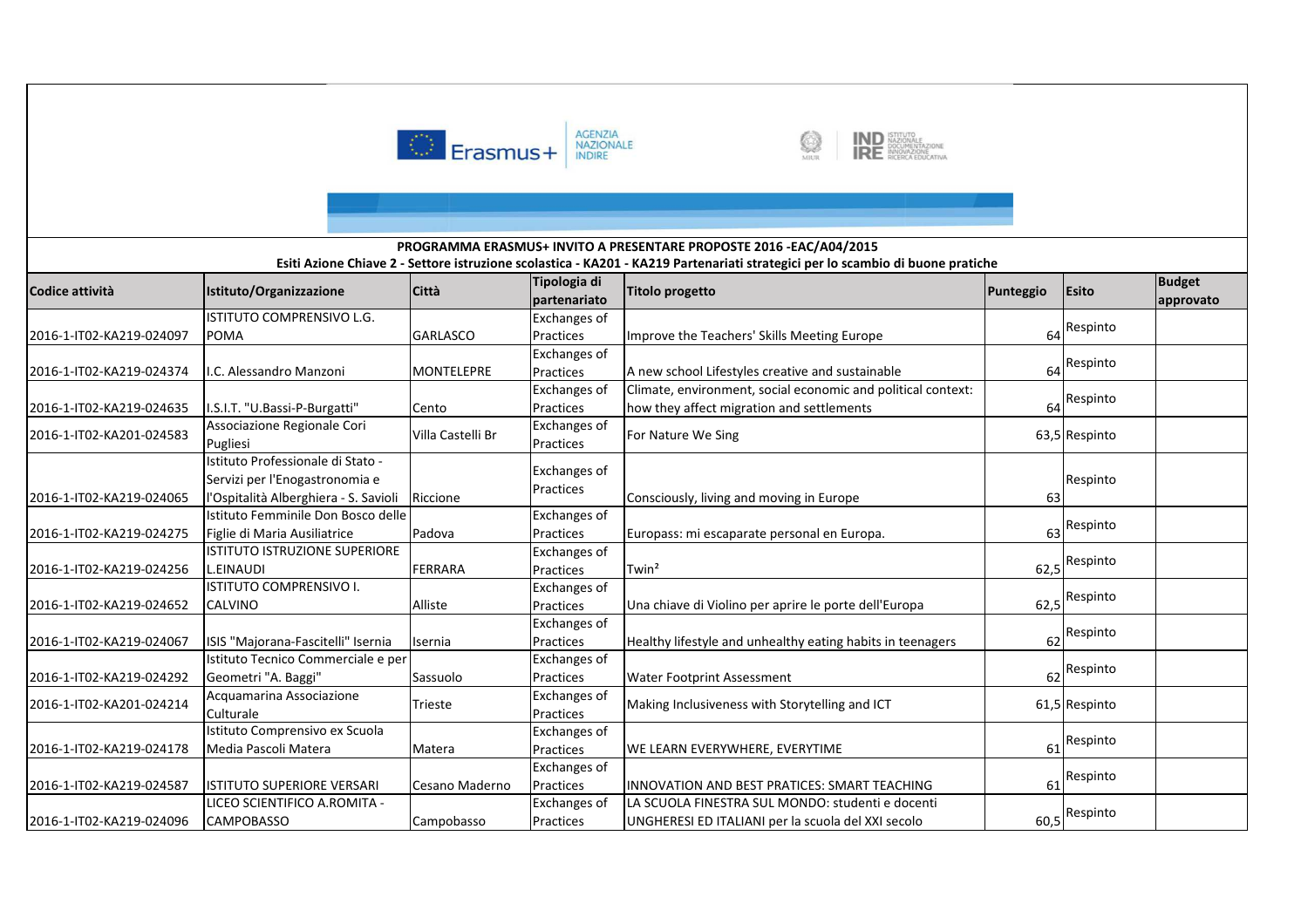





### **Codice attività Istituto/Organizzazione Città Tipologia di partenariato Titolo progetto Punteggio Esito Budget approvato Esiti Azione Chiave 2 - Settore istruzione scolastica - KA201 - KA219 Partenariati strategici per lo scambio di buone pratiche PROGRAMMA ERASMUS+ INVITO A PRESENTARE PROPOSTE 2016 -EAC/A04/2015**2016-1-IT02-KA219-024653 1° C.D. "G. Marconi" Afragola (NA) Exchanges of Practices L'arte attacca (l'arte…. collante sociale) 60,5 Respinto 2016-1-IT02-KA219-024255 ISTITUTO DEI SORDI DI TORINO PIANEZZA Exchanges of Practices Inclusive Signs From Europee 60 60 Respinto 2016-1-IT02-KA219-024607ISTITUTO DI ISTRUZIONE SUPERIORE "G. MARCONI" | Imperia Exchanges of Practices Exchanges of Imparare facendo per motivare e per rispondere alle esigenze del mercato del lavoro europeo <sup>60</sup> Respinto 2016-1-IT02-KA219-024740I.C. CAMPO CALABRO/SAN ROBERTO CALABRO Practices COMUNITA' SENZA FRONTIEREE 60 Respinto 2016-1-IT02-KA201-024697 Istituto Istruzione Secondaria Vergani Navarra FerraraFERRARA Exchanges of PracticesDalla Terra alla Tavola: un viaggio attraverso il cibo. [105] [105] 60 Respinto 2016-1-IT02-KA219-024320 Istituto Comprensivo Itri Itri Exchanges of PracticesSustainability: art of the past Respinto 2016-1-IT02-KA219-024095Liceo Statale Galileo Galilei di Piedimonte Matese Piedimonte Matese Practices Exchanges of Water : Gold of future ! Thermal Baths (project for migrants' inclusion)) and  $58,5$ 58.5<sup>Respinto</sup> 2016-1-IT02-KA219-024352 ISISS Galilei Poppi Exchanges of **Practices** School and context: Art, Culture, Nature, Production. Good practices and innovation for new development policies from local to Europee 57 Respinto Respinto2016-1-IT02-KA219-024083 IIS "Tartaglia-Olivieri" Brescia Exchanges of PracticesThe roots of our life. 2016-1-IT02-KA219-024176 isis marie curie tradate Exchanges of Practices BUILD UP YOUR START UP <sup>54</sup> Respinto 2016-1-IT02-KA219-024586Istituto Comprensivo di Loreto Aprutino Loreto AprutinoExchanges of Practices SciencEnglisHands-on 53,5 Respinto 2016-1-IT02-KA219-024741 ICS FRANCESCO RISOO Sola delle Femmine Practices Exchanges of THE LIFE IN EVERY DROPS 53 Respinto 2016-1-IT02-KA219-024144ISTITUTO COMPRENSIVO VITRUVIO POLLIONE FORMIA Exchanges of Practices Exchanges of The culture of the play for the peace of the peoples in European citizenshipp<br>
S2,5 Respinto 2016-1-IT02-KA219-024685 Istituto Comprensivo Brolo BROLOPracticesA journey into history to discover our common roots 52,5<sup>Respinto</sup>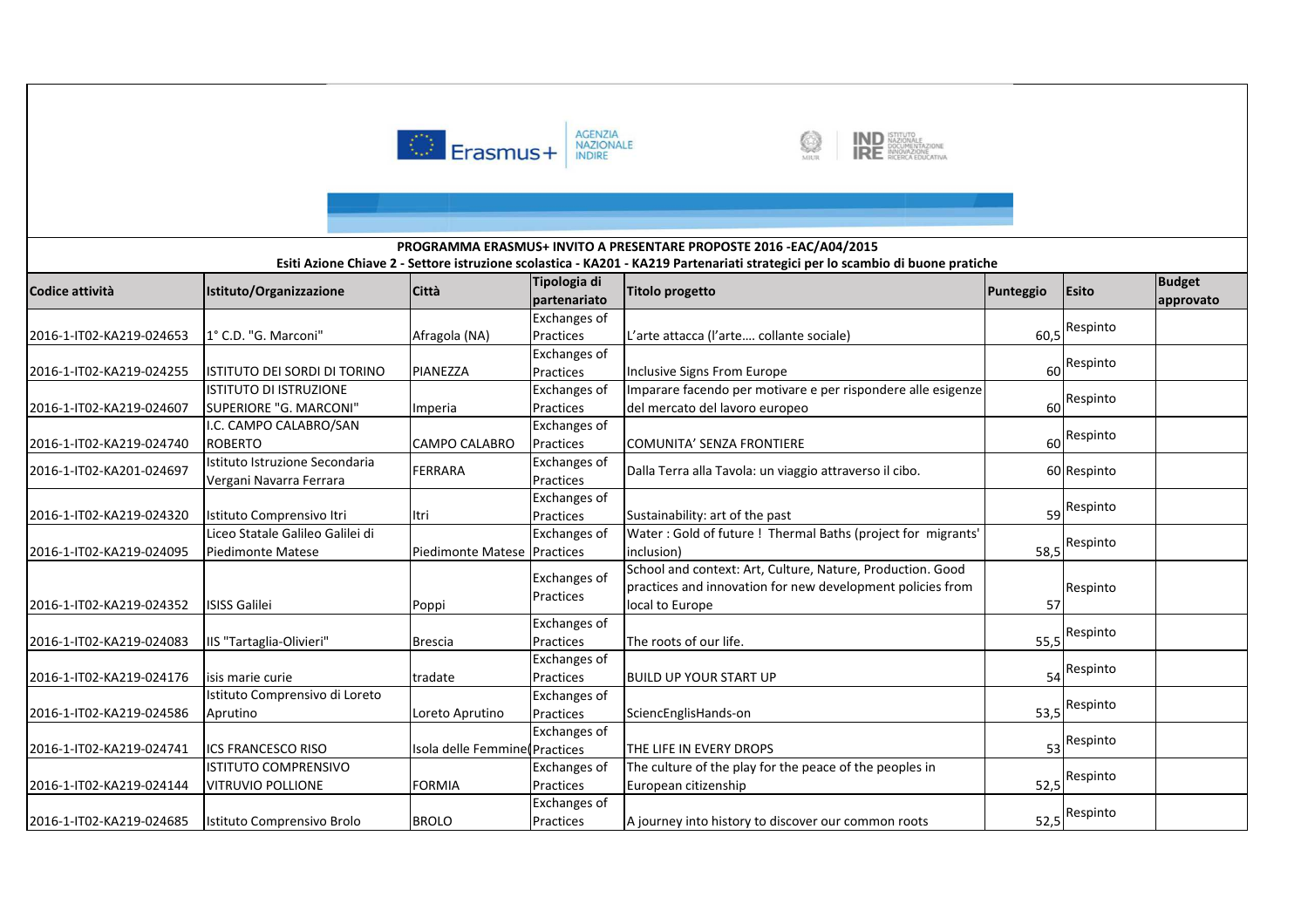



#### **Codice attività Istituto/Organizzazione Città Tipologia di partenariato Titolo progetto Punteggio Esito Budget approvato Esiti Azione Chiave 2 - Settore istruzione scolastica - KA201 - KA219 Partenariati strategici per lo scambio di buone pratiche PROGRAMMA ERASMUS+ INVITO A PRESENTARE PROPOSTE 2016 -EAC/A04/2015**2016-1-IT02-KA219-024694ISTITUTO TECNICO STATALE COMMERCIALE E PER GEOMETRI "ENZO FERRUCCIO CORINALDESI" SEENIGALLIA Exchanges of PracticesEuropean Soft & Enterpreneurial Skills 52,5 Respinto 2016-1-IT02-KA201-024703 ISTITUTO OMNICOMPRENSIVO DIODATO BORRELLISanta Severina KR Exchanges of PracticesYoung Environmental Entrepreneurs Theory of the S2,5 Respinto 2016-1-IT02-KA219-024099 | IIS F. Alberghetti | MOLA Exchanges of Practices Exchanges of S.P.O.T. World (Students that prouve themselves on the World) $\sim$  52 Respinto 2016-1-IT02-KA219-024164Liceo Linguistico Paritario Sant'Apollinare Rome Practices Exchanges of Inclusion, Language learning and active citizenship in the digital eraa 52 Respinto 2016-1-IT02-KA219-024207Liceo Classico e Linguistico Carducci BolzanoLICEO SCIENTIFICO LINGUISTICO Practices Nei tuoi panni <sup>52</sup>52 Respinto 2016-1-IT02-KA219-024489STATALE "A. M. DE CARLO"" GIUGLIANO IN CAMF Practices i Exchanges of Exchanges of The other side of the Volcano <sup>52</sup> Respinto 2016-1-IT02-KA201-024520 I.I.S.S."MARCO POLO" Liceo Linguistico e Istituto Tecnico BariPractices Exchanges of KoinèNetWork <sup>52</sup> Respinto2016-1-IT02-KA219-024230ISTITUTO TECNICO INDUSTRIALE V. E. MARZOTTO VALDAGNO (VI) Practices European students meet in lab <sup>51</sup> Respinto 2016-1-IT02-KA219-024742 ISIS "Arturo Checchi" Fucecchio CASTELLAMMARE Exchanges of PracticesLEAther Processes to European Business Students 51 Respinto 2016-1-IT02-KA201-024375 ISTITUTO D'ISTRUZIONE SUPERIORE VITRUVIO Direzione Didattica Statale «E.de DI STABIAExchanges of Practices SCUOLA, NON SOLO LIBRI <sup>51</sup> Respinto 2016-1-IT02-KA219-024476Amicis» ComisoExchanges of Practices Joined to grow! 50,5 Respinto 2016-1-IT02-KA201-024600 ITIS MAGISTRI CUMACINI COMO Exchanges of Practices**Exchanges of** THE VIRTUAL SOCIAL SPACE <sup>50</sup> Respinto2016-1-IT02-KA201-024637 istituto comprensivo Einaudi Dogliani Exchanges of Practicesexchanges among Italy, France, Germany and UK 50 Respinto 2016-1-IT02-KA219-024177Istituto di Istruzione Superiore "Alberico Gentili" San Ginesio (MC) Exchanges of PracticesLa Memoria Aumentata: 100 Anni di Storia 49,5<sup>Respinto</sup>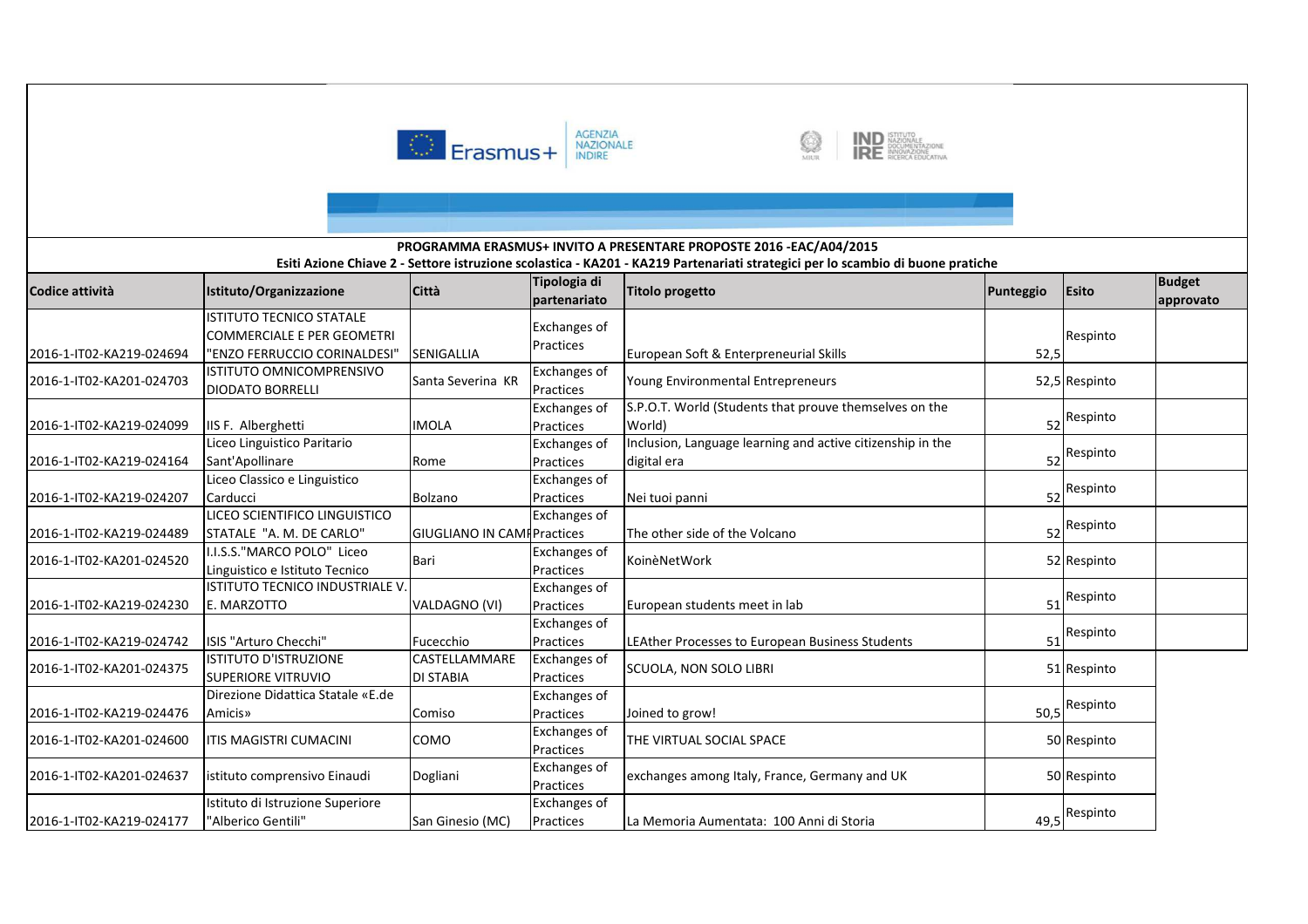



# **Codice attività Istituto/Organizzazione Città Tipologia di partenariato Titolo progetto Punteggio Esito Budget approvato Esiti Azione Chiave 2 - Settore istruzione scolastica - KA201 - KA219 Partenariati strategici per lo scambio di buone pratiche PROGRAMMA ERASMUS+ INVITO A PRESENTARE PROPOSTE 2016 -EAC/A04/2015**2016-1-IT02-KA219-024551 I.I.S.S.DE RUGGIERI Massafra Exchanges of PracticesYoung Europeans' Enviromental Stewardship  $\vert$  49,5 Respinto 2016-1-IT02-KA201-024307 Associazione Nuovi Linguaggi Potenza Picena Exchanges of MATHeatre Network Building 1990 1990 1991 1991 1992 1994 1995 1996 1997 1998 1999 1999 1999 1999 199 2016-1-IT02-KA219-024227 Direzione Didattica "Amiternum" L'Aquila Exchanges of Practices Exchanges of La scuola è per tutti: didattica inclusiva attraverso la robotica educativa 48 Respinto 2016-1-IT02-KA219-024150 Istituto Comprensivo di Gussago Gussago (BS) Practices CLIL 4 inclusion 47,5 Respinto 2016-1-IT02-KA219-024334 IC 29 MIRAGLIA-SOGLIANO Napoli Exchanges of PracticesSmall Citizens 47 Respinto 2016-1-IT02-KA201-024128 IISS OTRANTO OTRANTO Exchanges of PracticesMediterrean Diet and Right Healthy Food and Peace 47 Respinto 2016-1-IT02-KA219-024113ISTITUTO COMPRENSIVO STATALE "CAPONNETTO" | CALTANISSETTA Exchanges of PracticesDifference, the Best. 46,5 Respinto 2016-1-IT02-KA219-024545 |IC9°CuocoSchipa Napoli Exchanges of Practices Exchanges of Europe makes theatre:"Flash Mob Music-Dance & Social Awareness -" $46,5$ 46,5<sup>Respinto</sup> 2016-1-IT02-KA219-024066 | IISS NOTARANGELO-ROSATI | FOGGIA Practices Improving CLIL Lessons by Experimenting <sup>45</sup> Respinto 2016-1-IT02-KA219-024108 I.C. Karol Wojtyla RMExchanges of PracticesPets at School 44,5 Respinto 2016-1-IT02-KA219-024391 IIS BORGHESE FARANDA Patti Exchanges of Practices Looking for a new green worldd 44,5 <mark>Respinto</mark> 2016-1-IT02-KA219-024163LICEO ARTISTICO STATALE "Giacomo e Pio Manzù" | Bergamo Exchanges of Practices Digital journeys <sup>44</sup> Respinto 2016-1-IT02-KA219-024184 | I.C. pacifici Sezze-Bassiano | Sezze Exchanges of PracticesLet's make friends through Europe 42 Respinto 2016-1-IT02-KA201-024162 liceo candiani BUSTO ARSIZIO Exchanges of PracticesSHARE TO KNOW EACH OTHER<sup>42</sup> Respinto